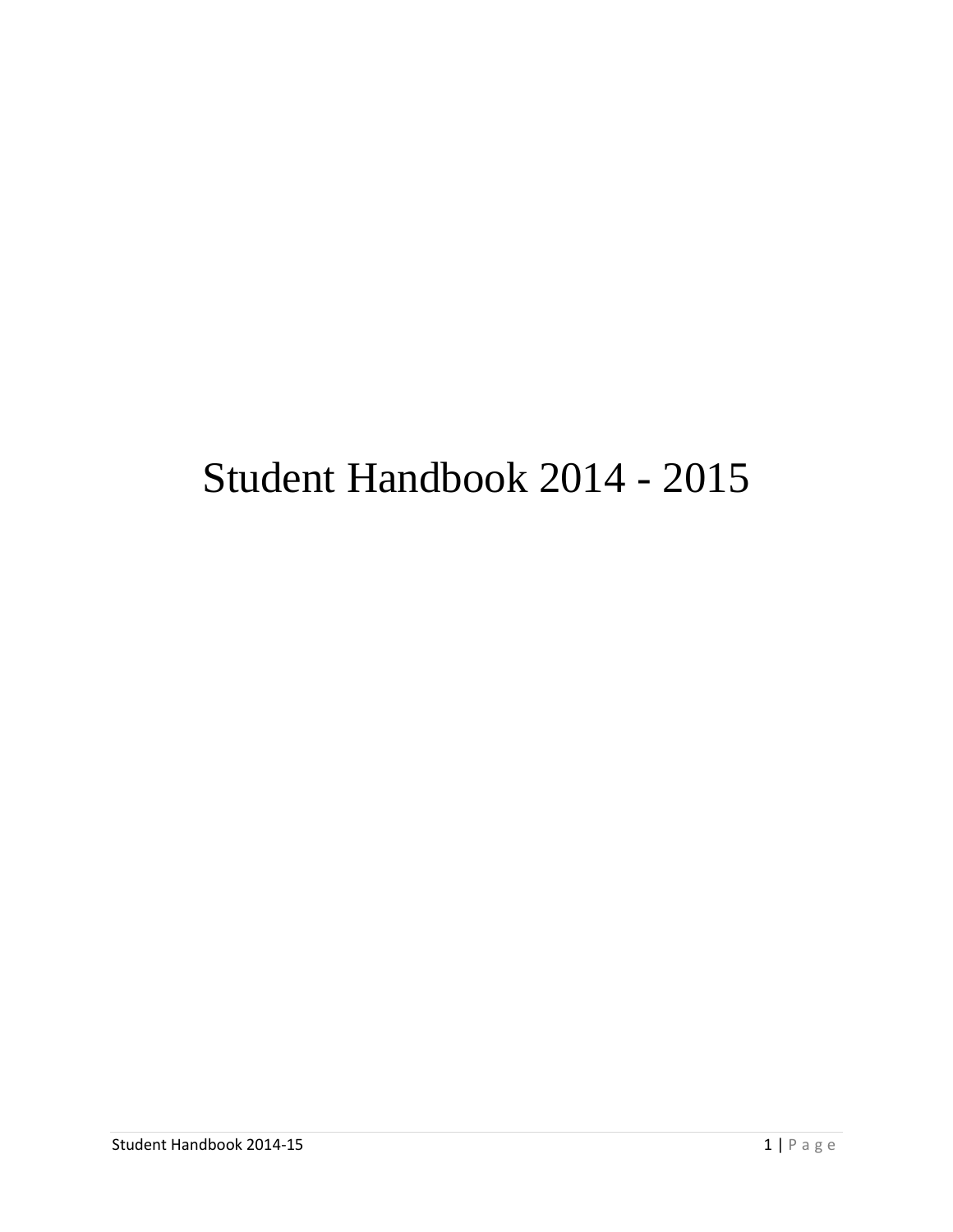#### *Preface*

The Governors State University's (GSU) community standards strive to promote a safe and secure community which values academic freedom, integrity, excellence in scholarship, justice, diversity, and access to educational opportunities; while treating each student with dignity and respect.

Student Conduct (Policy 4), is the primary policy for the University's student expectations. This handbook outlines the administrative procedures for remedying conduct of students and/or recognized student clubs/organizations that fail to abide by the University's community standards.

Community Standards' mission is fulfilled by:

- Developing, disseminating, interpreting, and enforcing the Student Code of Conduct
- Promoting a campus environment that supports the overall educational mission of the University by educating students about their rights and responsibilities as university community members
- Responding to allegations in a fair, consistent and timely response to guarantee that due process is afforded to each student
- Supporting students during the conduct experience in an effort to foster life-long learning skills regarding behavioral standards of the community
- Offering educational and leadership opportunities for students who participate in the operation of the student conduct system

The Office of the Dean of Students is responsible for enforcing the Student Conduct (Policy 4). Therefore, the Office of the Dean of Students will educate students and recognized student clubs/organizations about the University's community standards and will manage a fair and just outcome when those community standards are not met.

This 2014/15 Student Handbook is effective August 1, 2014.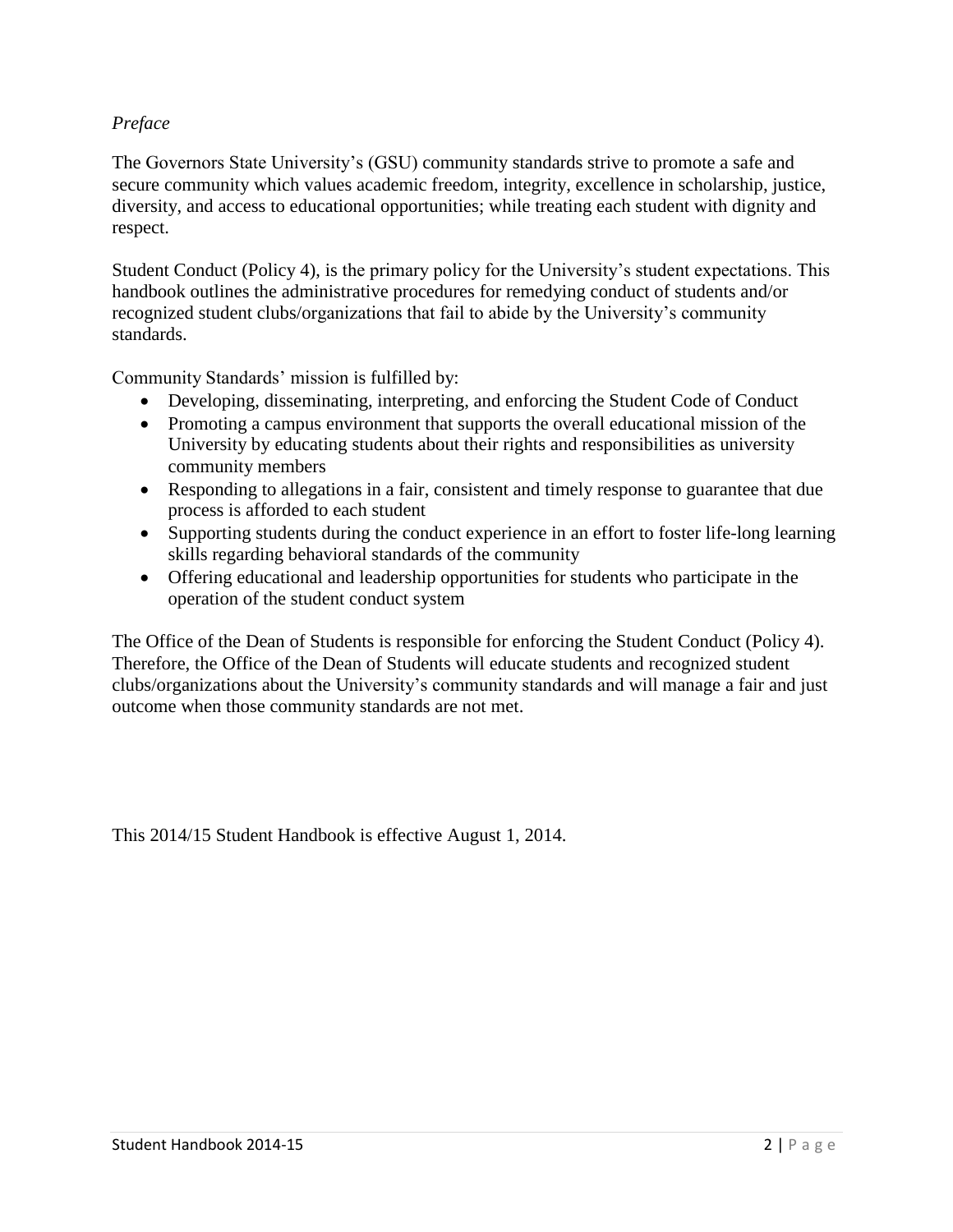#### **Knowledge/Interpretation Statement**

The policies and procedures listed within the student handbook don't comprehensively outline all of the University's rules and regulations. For additional policies and procedures feel free to visit [www.govst.edu/policies](http://www.govst.edu/policies) or the Governors State University Catalog at [www.govst.edu/catalog](http://www.govst.edu/catalog)

Any question of interpretation or application of this Student Handbook or the Student Conduct (Policy 4) will be referred to the Office of the Dean of Students for final determination.

#### **Procedures for Amending Content in the Student Handbook**

Proposed changes to the Student Handbook are welcome by all GSU community members; however, the Student Conduct Committee as a standing committee, with the addition of a member from the Educational Policies Committee, whose role includes insuring that procedures are aligned with policy, is responsible for final approval of proposed amendments.

All final changes to procedures implementing the Student Code of Conduct must be approved by at least two-thirds of the committee (Student Conduct Committee plus the EPC member). Approved amendments are finalized and held until the beginning of the following academic year and/or the effective date for the following academic year's Student Handbook.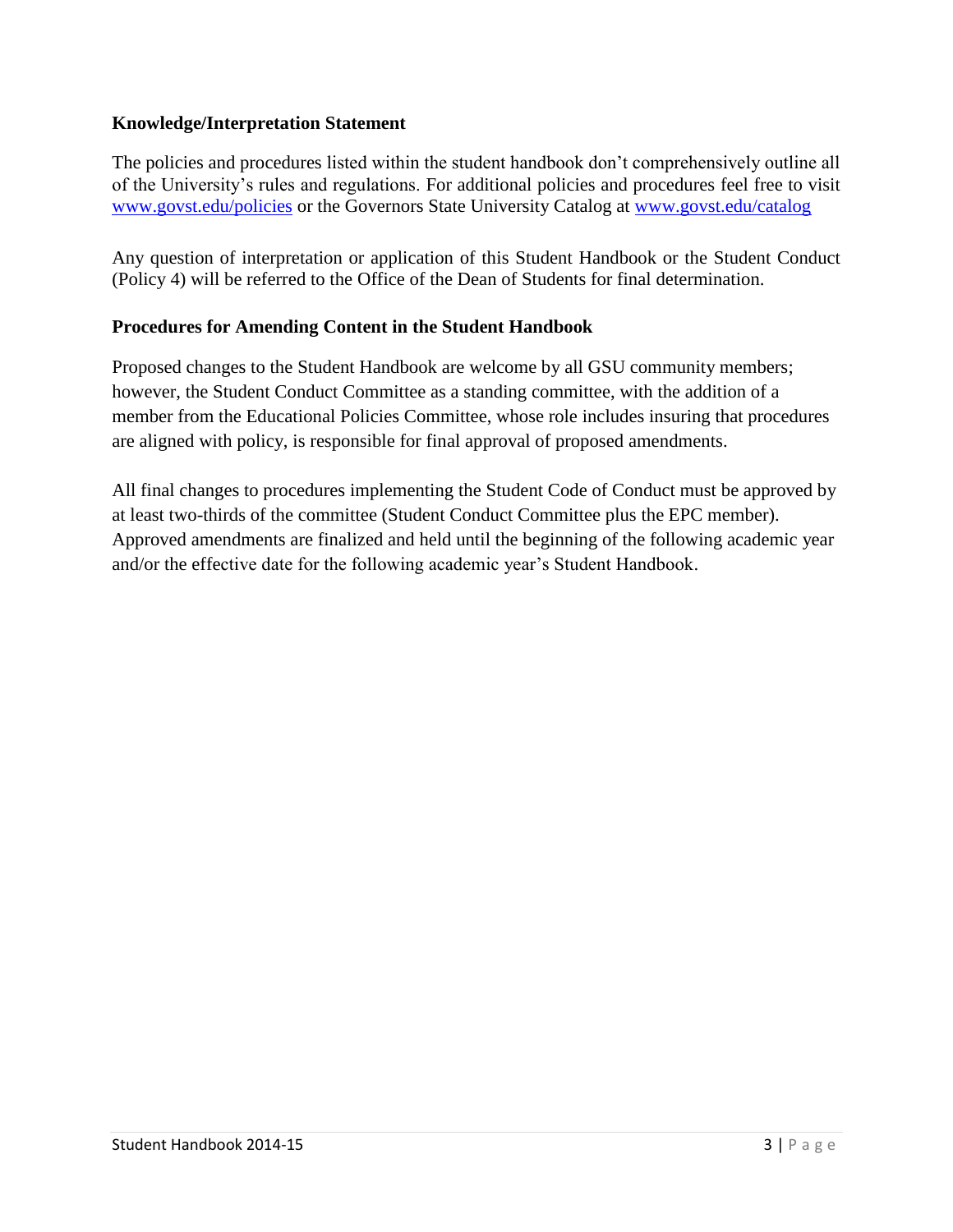## **TABLE OF CONTENT**

#### **SECTION ONE: UNIVERSITY BASICS**

| Welcome from the University President |  |
|---------------------------------------|--|
|                                       |  |
|                                       |  |

#### **SECTION TWO: STUDENT RIGHTS**

| General responsibility of students7 |  |
|-------------------------------------|--|
| Student Records (FERPA)8            |  |
|                                     |  |
|                                     |  |
| American Disabilities Act9          |  |
| Good Samaritan Practice 10          |  |

#### **SECTION THREE: STUDENT CODE OF CONDUCT**

| Jurisdiction of the Student Conduct |  |
|-------------------------------------|--|
|                                     |  |
|                                     |  |
| Academic Misconduct Procedure12     |  |
|                                     |  |
| Non-academic Misconduct Process and |  |
|                                     |  |
|                                     |  |

| Victim/Accused Need to Know18        |  |
|--------------------------------------|--|
|                                      |  |
|                                      |  |
|                                      |  |
|                                      |  |
| Disciplinary records28               |  |
| <b>SECTION FOUR: GENERAL</b>         |  |
| <b>POLICIES AND PROCEDURES</b>       |  |
| Alcohol, Drug, and Violence29        |  |
| Volunteer Emergency Worker29         |  |
|                                      |  |
| Grievance Policy and Procedures31    |  |
| Demonstration and University Posting |  |
|                                      |  |
|                                      |  |
| Missing Student Notification31       |  |
| Other GSU Resource Guides32          |  |
|                                      |  |

## **SECTION FIVE: STUDENT SERVICES AT A GLANCE**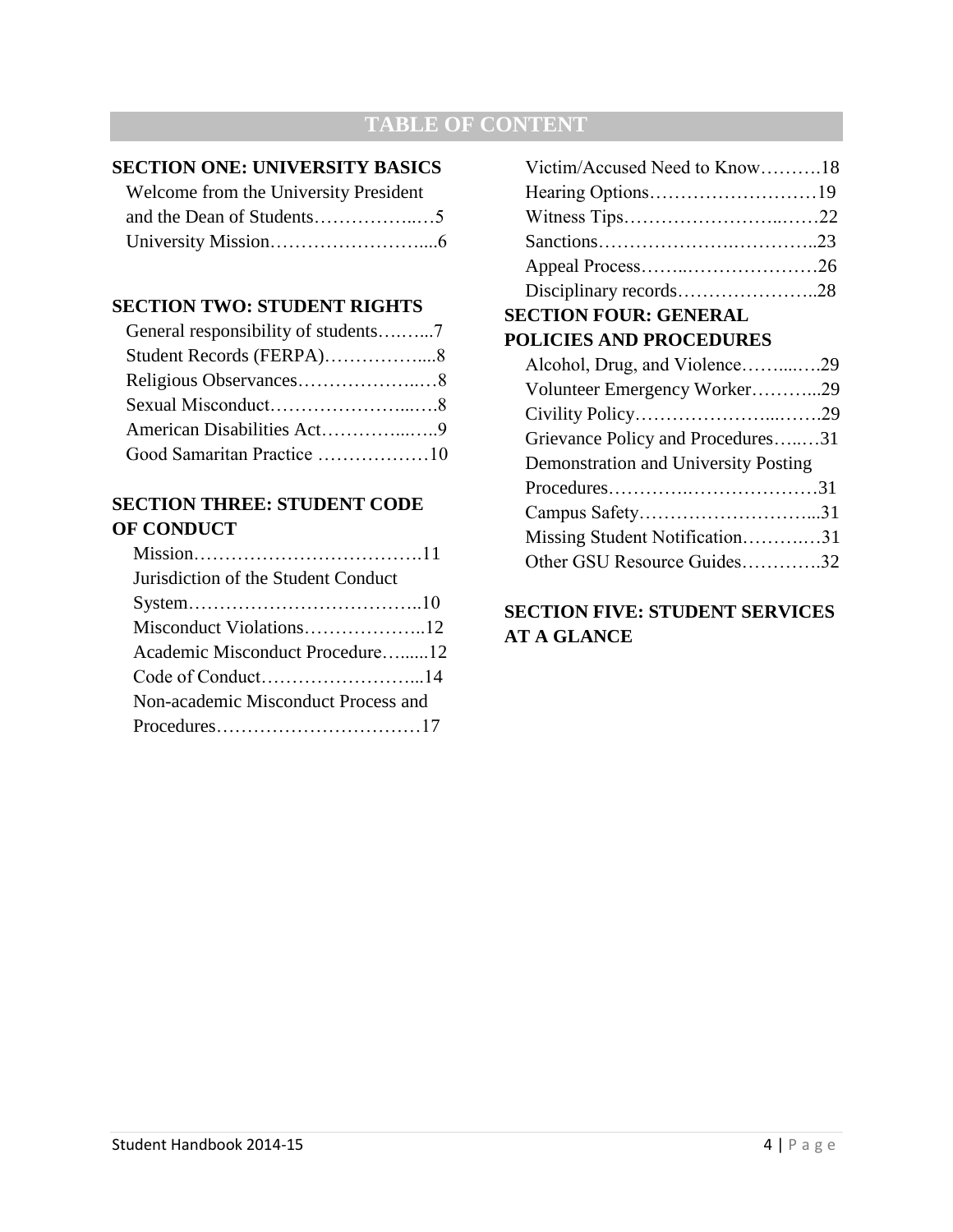#### **SECTION ONE: UNIVERSITY BASICS**



It is important that we all know what to expect of one another and how we make our shared values come to life every day. Our mission isn't a static statement – it's what we live by:

Governors State University is committed to offering an exceptional and accessible education that imbues students with the knowledge, skills and confidence to succeed in a global society. GSU is dedicated to creating an intellectually

stimulating public square, serving as an economic catalyst for the region and being a model of diversity and responsible citizenship.

Everyone on campus has a responsibility for helping us as we strive for academic freedom, integrity, excellence in scholarship, justice, diversity and access to education. Our STUDENT CODE and other university policies will give you clear guidance on both what you can expect from GSU faculty and staff, and what we can expect from you.

We wish you the best this academic year. And remember, we're here to help you succeed.

Dr. Elaine P. Maimon President

Dr. Aurelio Manuel Valente Dean of Students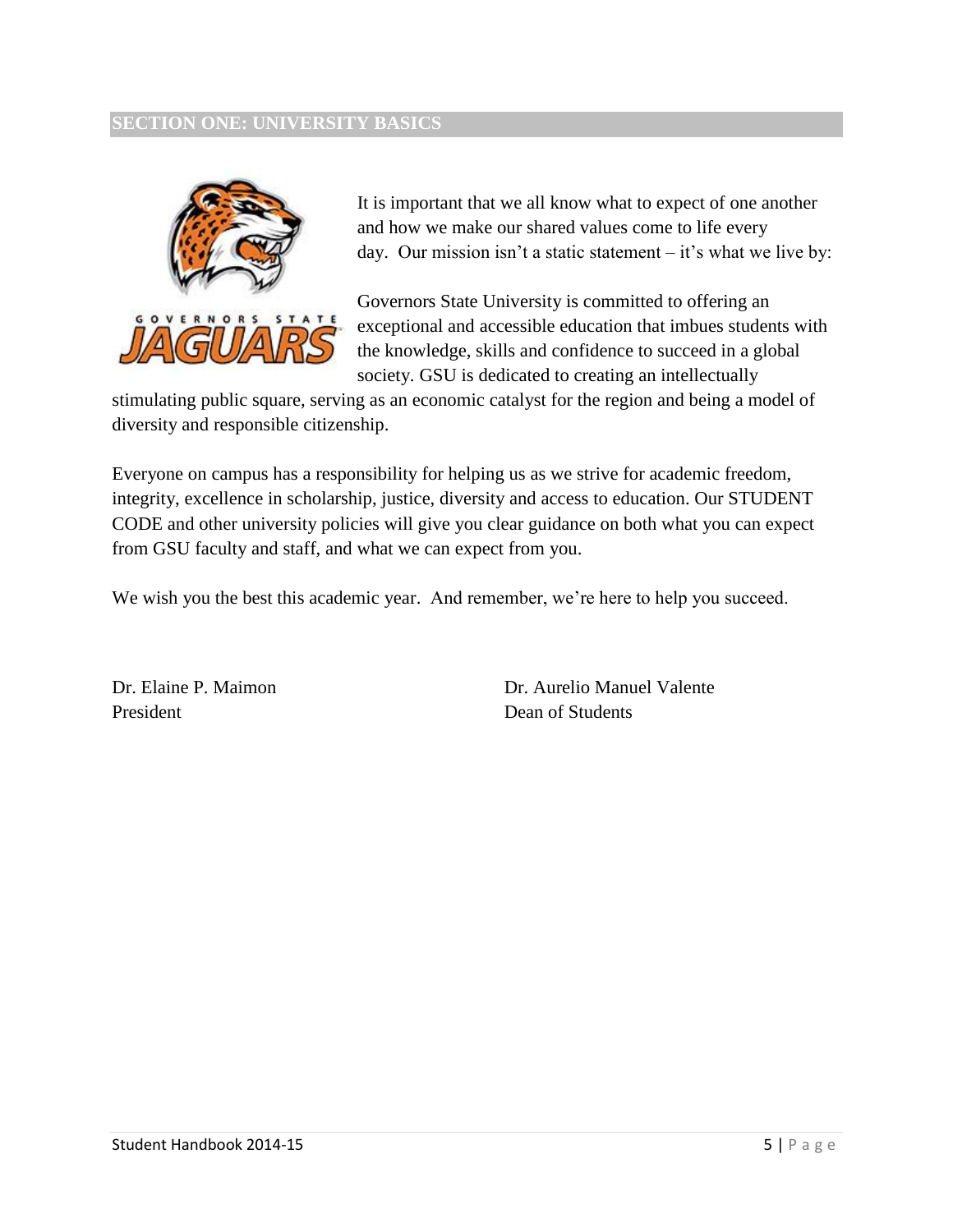## **MISSION STATEMENT**

Governors State University is committed to offering an exceptional and accessible education that imbues students with the knowledge, skills, and confidence to succeed in a global society. GSU is dedicated to creating an intellectually stimulating public square, serving as an economic catalyst for the region, and being a model of diversity and responsible citizenship.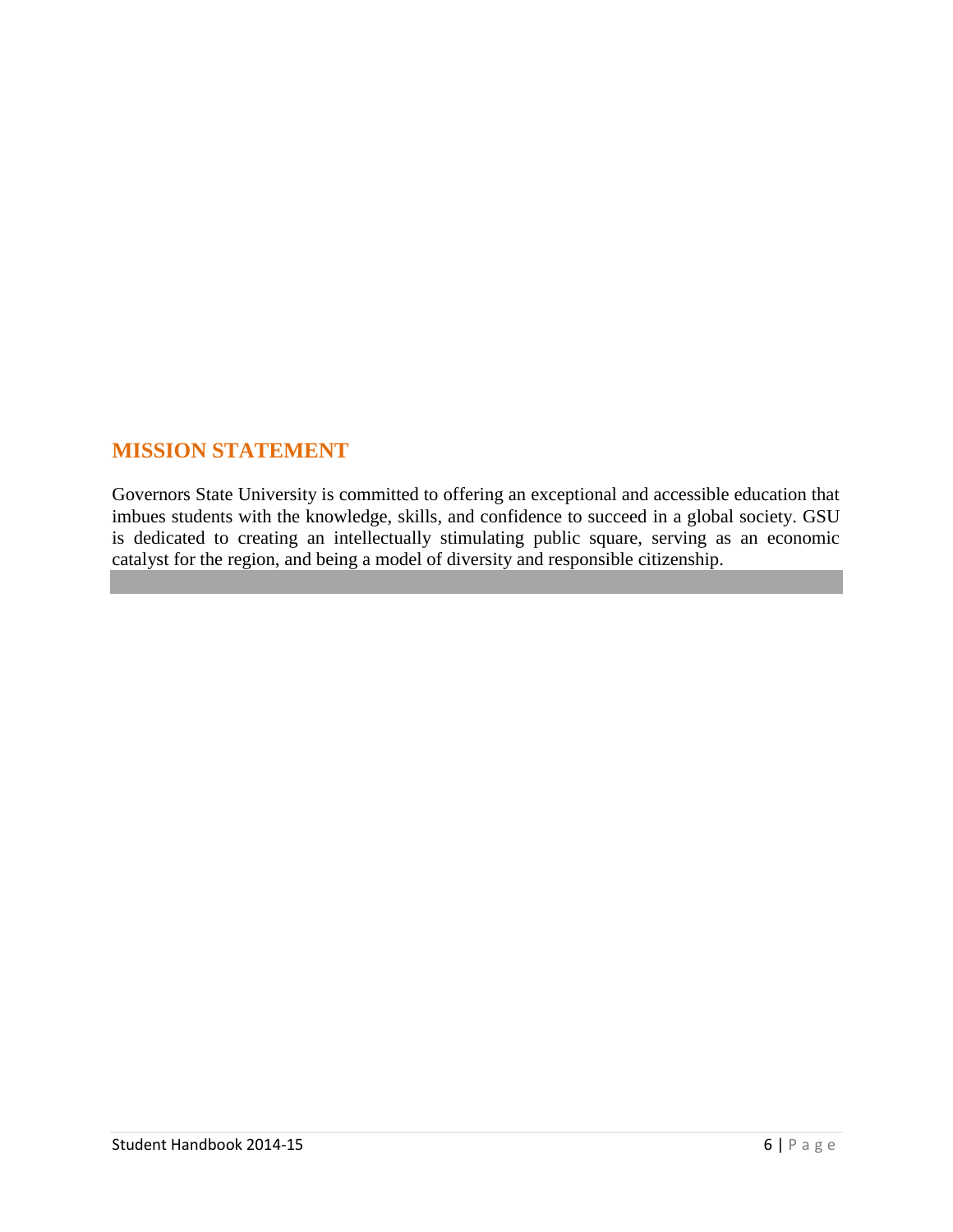#### **SECTION TWO: STUDENT RIGHTS**

#### **2.1 General Responsibility of Students**

Governors State University recognizes the basic rights and responsibilities of the members of the University and accepts its obligation to preserve and protect those rights and responsibilities. Further, the University must provide for its members the opportunities and protections which best serve the nature of the educational process. The Student Conduct Code governs the behavior of students of the University and it must ensure that the basic rights of the individual as well as the practical necessities of the community are met.

As members of the academic community, students are entitled to the same rights and protections enjoyed by members of society. Students are subject to certain obligations by virtue of membership in the University community. Students are subject to civil law, the enforcement of which is the responsibility of duly constituted civil authorities.

The accrediting groups for the various academic programs at Governors State University may have different ethical standards and requirements regarding student conduct which complement the University's student conduct policy and procedures.

When students violate a University regulation, they are subject to disciplinary action by the University whether or not the conduct violates civil laws. When a student has allegations of violating federal, state, and/or local laws, the University may investigate and address potential conduct code violations. The University conduct process shall go forward notwithstanding any criminal complaint that may arise from the same incident.

Each GSU student is accountable for his/her actions. Students may be held responsible for the actions of their guests. When a Guest commits a violation, the student host may be charged with violating of the student code of conduct. Guests include but are not limited to: University guests, guests of students residing in University owned and operated residence halls. Students may be held accountable for the behavior of their guests including restitution for property damage. Students and their guests are expected to follow the rules and regulations defined in the following Student Code of Conduct.

Students are expected to:

- 1. treat students, faculty and staff of the University with fairness and respect,
- 2. represent themselves in an honest manner (see Policy 24-Academic Honesty),
- 3. respect University property and the activities conducted at University facilities, or University-sponsored events,
- 4. respect the property of others, and
- 5. uphold University policies and all applicable laws.

University is expected to:

1. be in compliance with the Fourteenth Amendment of the U.S. Constitution, *1961 Dixon v. Alabama Board of Education and 1974 Goss v. Lopez*, which requires all public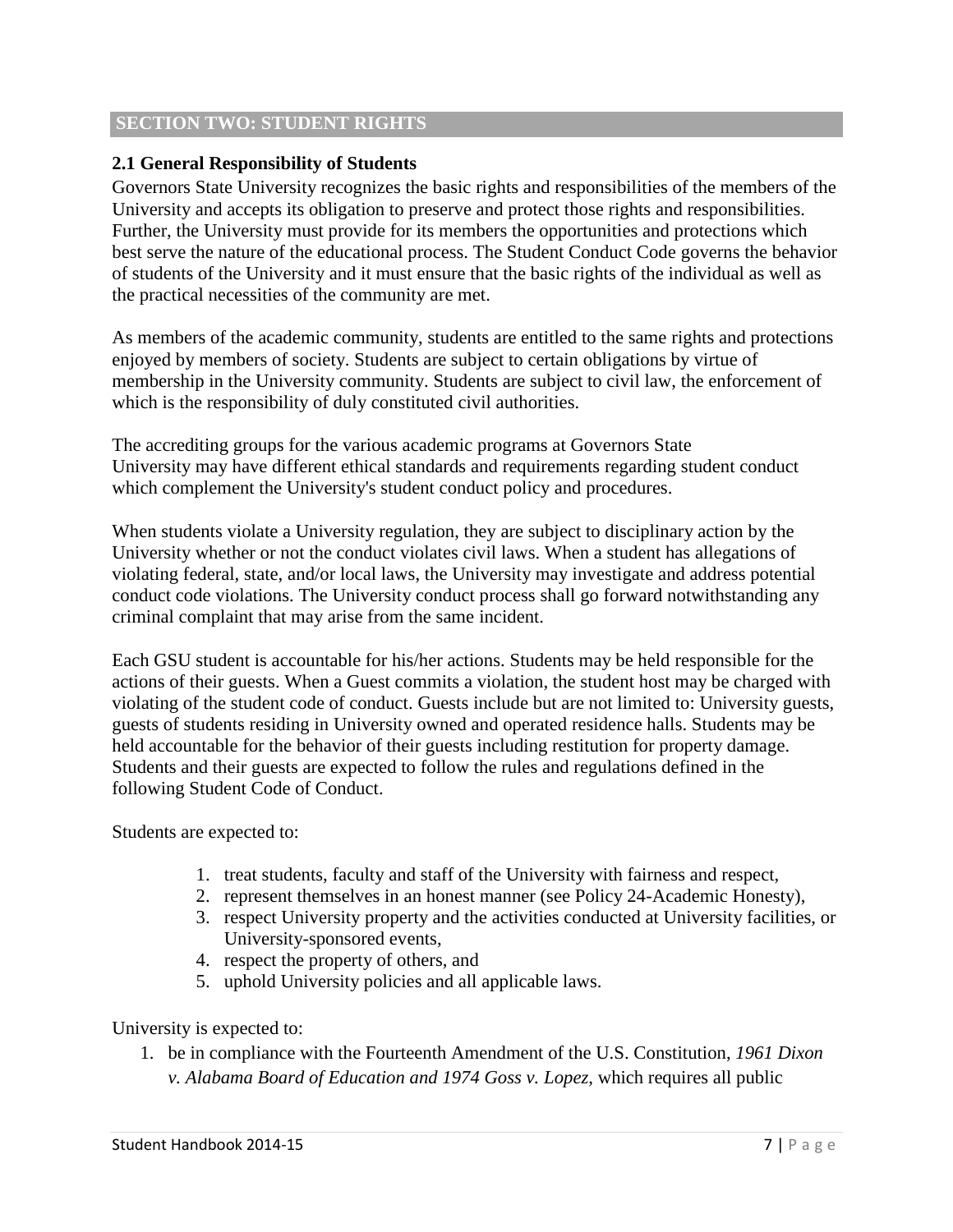institutions of higher learning to afford students minimal procedural process before taking disciplinary actions;

2. ensure due process for all students: all students implied to be in violation of the student code of conduct must be informed of any charges and provided with an impartial opportunity to be heard on alleged charges against them.

## **2.2 Student Records (FERPA)**

As required by the Family Educational Rights and Privacy Act (FERPA) of 1974, Governors State University maintains individual records and information about students for the purpose of providing educational, vocational, and personal services to the student following the university's Access to Student Educational Records procedures for access to student records. The student records policy is intended to ensure the confidentiality of student education records, to establish the right of students to inspect and review their education records, and to provide guidelines for the correction of inaccurate or misleading data. The University has an obligation to limit access to student information to those legitimate uses defined in the policy, and to insure that data is stored securely to prevent unauthorized access. The following briefly outlines procedures for access to student records as required by FERPA. Questions regarding FERPA should be directed to the Registrar's Office, Room C1300 or (708) 534-4500.

The complete policy can be found under University Policies – Access to Student Educational Records (Policy 12) which can be found at: [www.govst.edu/policies](http://www.govst.edu/policies)

## **2.3 Religious Observances**

Governors State University will not discriminate against students for observing religious holidays and will reasonably accommodate the religious observance of individual students in regard to admission, class attendance, as well as the scheduling of examinations and academic work requirements.

- It is the responsibility of the student to notify (in writing) the GSU administrator/faculty member involved at least three class periods in advance of the date of the religious observance.
- Accommodations considered unreasonable are those which would necessitate the modification of academic standards or create undue hardship on the University or its staff.
- If a student feels he/she has been discriminated against, redress can be sought through the Student Grievance Procedure.

A more detail description of this University policy can be found at [www.govst.edu/policies](http://www.govst.edu/policies) under Reasonable Accommodation for Students' Religious Observances (Policy 38).

## **2.4 Sexual Misconduct**

Governors State University has committed itself, unequivocally, to ensuring a working and learning environment in which the dignity of every individual is respected. GSU is committed to providing an environment for employees, students, and campus visitors that is free from illegal harassment based on race, color, religion, ethnicity, national origin, sex, sexual orientation, age, disability, or veteran status. Likewise the University prohibits discrimination on the basis of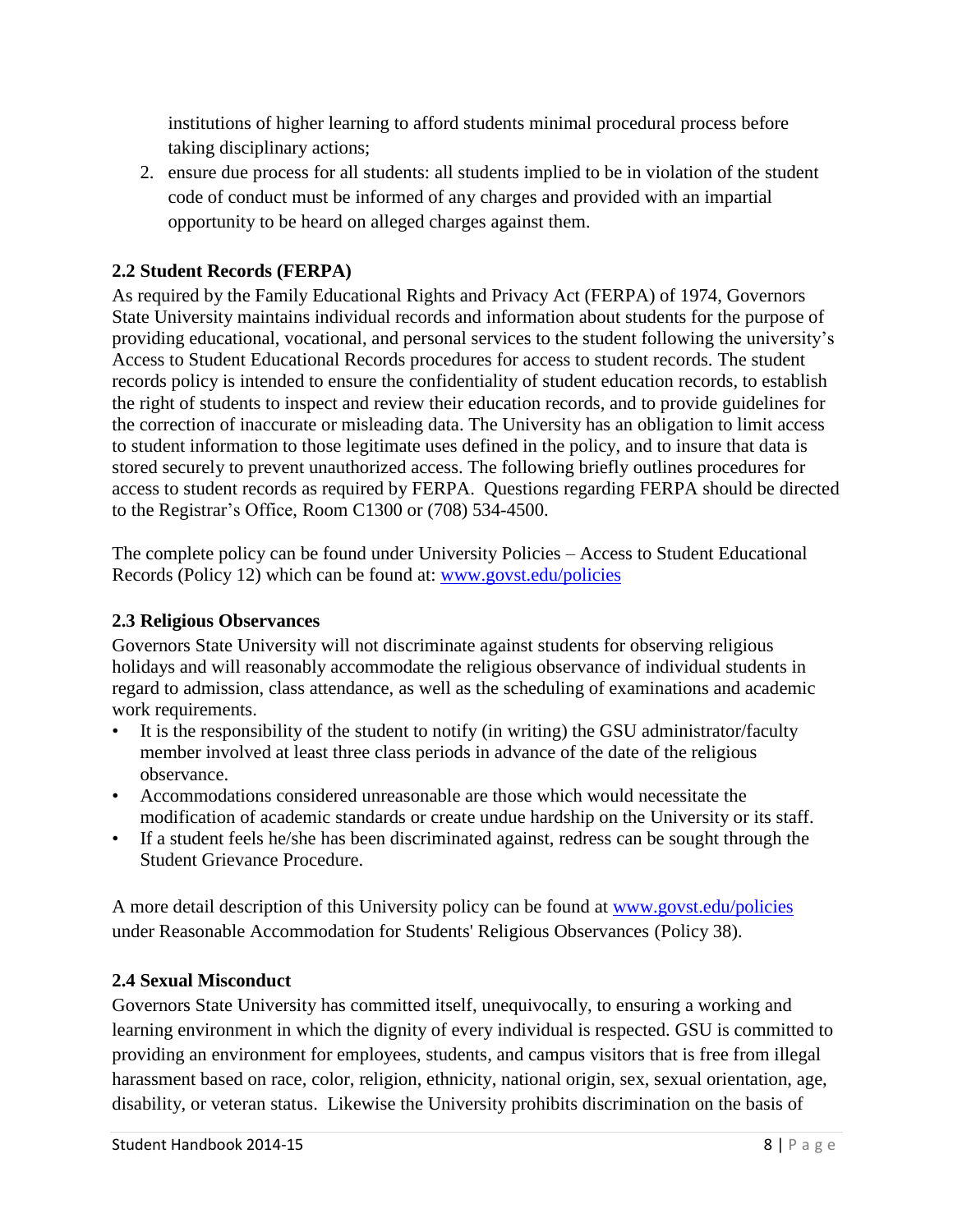gender in all University activities and programs. Any form of sexual harassment, including sexual assault and sexual violence, is a violation of [University Policy 52](http://www.govst.edu/policies/) and the Code of Student Conduct.

At GSU, we strive to comply with all applicable legal requirements prohibiting harassment against any member of the GSU community. In addition to facing University consequences, those who engage in sexual harassment, sexual assault and/or sexual violence may also be prosecuted criminally.

The University has a duty to prevent harassment, to have policies against it, to investigate complaints, and to take prompt action to stop harassment when it occurs. If you experience sexual harassment or assault or know someone that has, we encourage you report it so that we can help an environment that is free of unlawful harassment.

Contact the Title IX Officer to report such incidents: Joyce Coleman, Title IX Officer 1 University Parkway (C-1360) University Park, IL 60484 Telephone Number: 708-235-7169 Fax: 708-534-1642 Email: [jcoleman7@govst.edu](mailto:jcoleman7@govst.edu)

To learn more about Title IX, please visit: [www.govst.edu/About/Offices\\_and\\_Departments/Human\\_Resources/Title\\_IX/](http://www.govst.edu/About/Offices_and_Departments/Human_Resources/Title_IX/)

## **2.5 American Disabilities Act**

Governors State University complies with the Americans with Disabilities Act of 1992 and with Section 504 of the Rehabilitation Act of 1973 as well as other federal and state legislation which states that, "No otherwise qualified person with a disability in the United States…shall, solely on the basis of disability, be denied access to, or the benefits of, or be subjected to discrimination under any program or activity provided by any institution receiving federal financial assistance." Access Services for Students with Disabilities (ASSD) is dedicated to creating an accessible environment and equality of educational opportunities for students with documented disabilities. Legally mandated access and accommodations are available to all qualified students who selfidentify with ASSD. Students must provide documentation by a qualified professional that can verify the functional impact of the disability as well as recommendations for appropriate accommodations. The information provided by students is voluntary and confidential. For more information and/or to arrange for appropriate accommodations, please contact the Director of Student Disability Services in the Academic Resource Center – B1215 or (708) 534-4090 [www.govst.edu/arc](http://www.govst.edu/arc)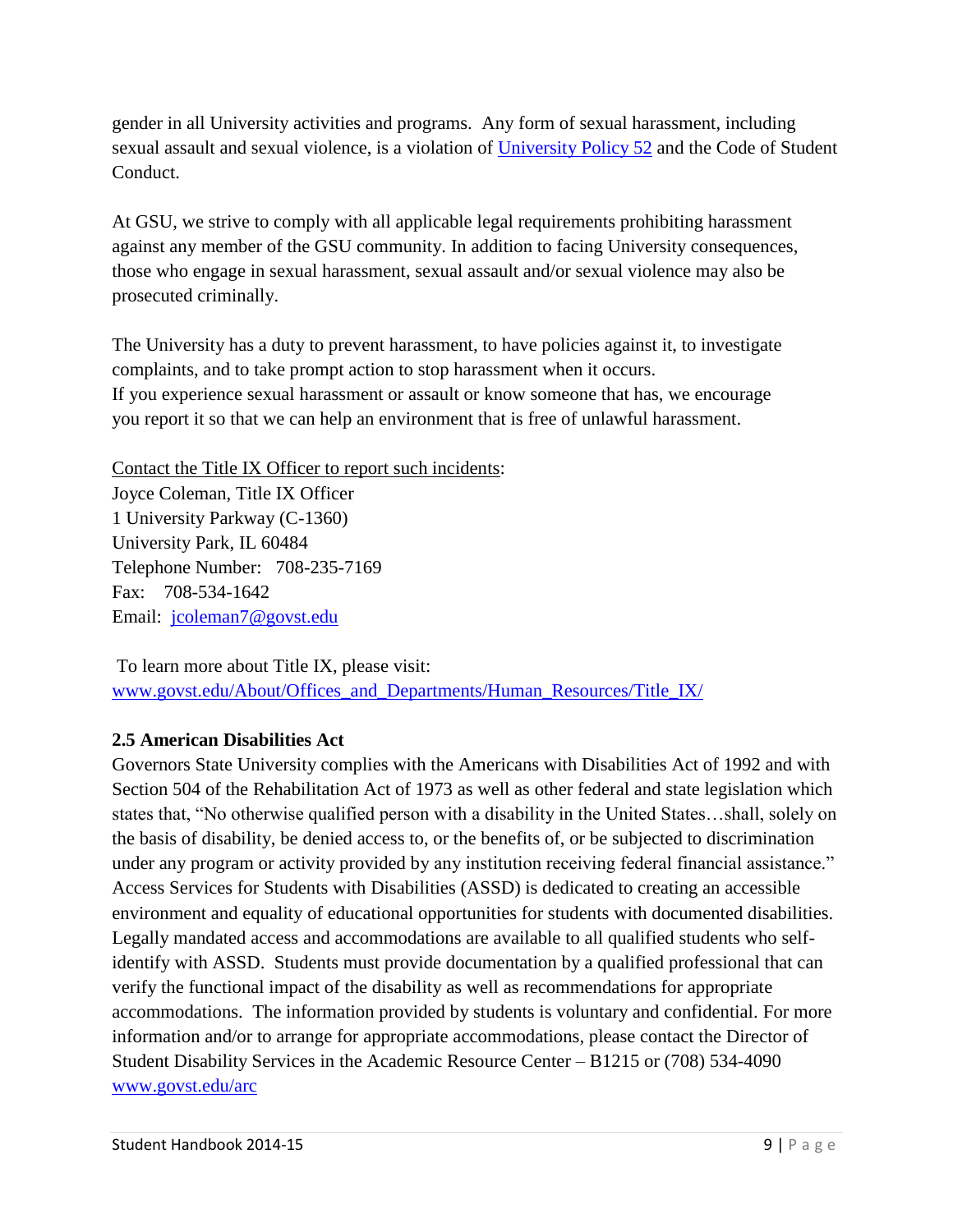#### **2.6 Good Samaritan Practice**

The health and safety of every Jaguar student is important to GSU. The Office of the Dean of Students recognizes that the potential for a misconduct action may deter students from seeking needed medical assistance for a fellow student or themselves. As a university we support and encourage all students to reach out for assistance in cases of a medical emergency and/or when you see a fellow Jaguar in need. Through the Office of the Dean of Students' *Good Samaritan* practice, students are encouraged to be empowered witnesses who respond to a potentially risky circumstance, such as alcohol overdose, without fear of penalty from the University. For that reason, a *Good Samaritan* who makes a call to obtain medical assistance will not face formal non-academic misconduct disciplinary action, as long as the student has committed no violation of the Student Conduct (Policy 4) other than the possession and/or use of alcohol/drug by persons under 21 or intoxication in or on any property owned, controlled or used by Governors State University, including residence living. GSU's *Good Samaritan* practice also can apply to situations that may arise during an approved university-sponsored activity where alcoholicbeverages may be served and an individual may need medical assistance as a result of the overconsumption of alcohol. In such cases, the Office of the Dean of Students will also consider the *Good Samaritan* practice. Nevertheless, should a situation arise, the Office of the Dean of Students will consider the actions taken by a student and/or student club/organization/team into consideration when addressing any Student Conduct (Policy 4) violation.

For medical assistance, contact the Department of Public Safety (DPS) 708-534-4900 or 911. All students who reach out for assistance need to self-identify so that the university can recognize your *Good Samaritan* practice.

For more information about the Office of the Dean of Student's *Good Samaritan* practice, please contact us at [deanofstudents@govst.edu](mailto:deanofstudents@govst.edu) or 708-534-7595.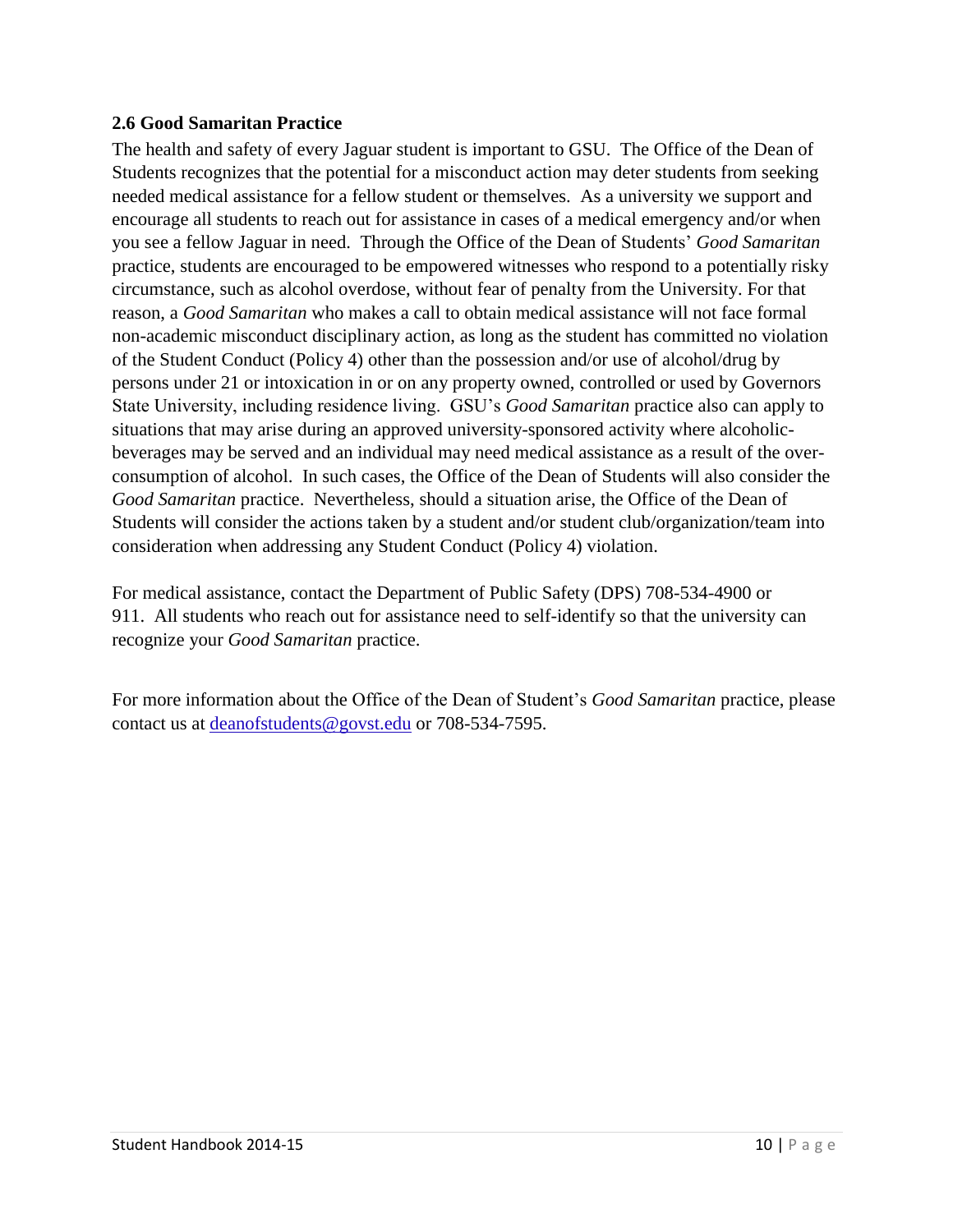#### **SECTION THREE: STUDENT CODE OF CONDUCT**

## **3.1 Community Standards Mission**

Governors State University's Office of the Dean of Students strives to promote a safe and secure community which values academic freedom, integrity, excellence in scholarship, justice, diversity, and access to educational opportunities; while treating each student with dignity and respect.

## **3.2 Jurisdiction of the Student Conduct System**

The [Student Conduct \(Policy 4\)](http://www.govst.edu/policies/) outlines the student conduct system for the administration of fairness for students of Governor State University. The policy establishes standards of behavior, both academically and behavioral, for the GSU student body. The identified standards of behavior may be applied to student behavior both on and off campus.

## **Institution/University/School** is Governors State University

**University community** includes all persons associated with the University as students, employees, agents, trustees, volunteers, contractors (including employees or agents of contractors), or members of the public lawfully in attendance at a University activity or present on University premises.

- The Student Conduct Code is applicable to both individual Students and recognized student organizations/clubs.
	- o **Student** is a person currently enrolled at a campus or in a course, program or activity of the University, including without limitation, all persons taking courses at the University, both full-time and part-time, pursuing undergraduate or graduate studies in any University school/college or program. During the recess period, between semester or the summer period, it includes those individuals who have completed the immediately preceding term and who are eligible for enrollment or graduation. For any individual who becomes subject to discipline while a student his/her student status shall continue for disciplinary processing purposes until all University/ proceedings have been concluded.
	- o **Organization** is a group of persons who have complied with University requirements for registration or recognition.
- The Student Conduct Code is applicable to misconduct both on and off campus. All students and recognized student organizations/clubs are expected to follow all relevant policies and procedures listed within the University policy library and your respectful program of study.
	- o **University premises** are buildings or grounds owned, leased, operated, controlled, or supervised by the University.
	- o **University sponsored activities** are all University sponsored educational programs and services; extracurricular programs, events, or functions (including religious, service, leadership, social, recreational and athletic) administered or coordinated through the University or one of its schools, departments or approved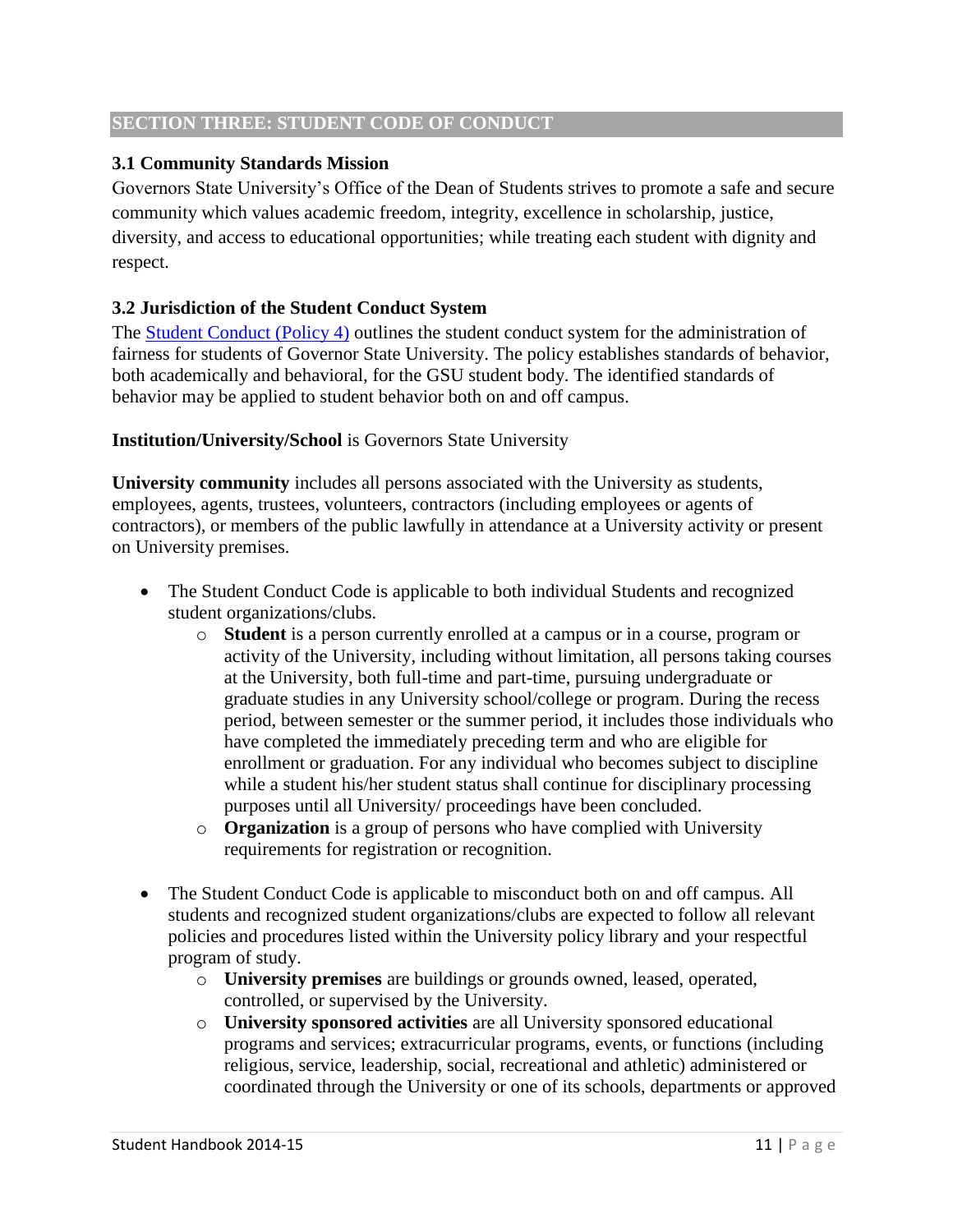organizations; as to each whether occurring on or off University premises.

- The Student Conduct Code applies to all University locations, University-sponsored events, property owned by the University, and events sponsored by recognized student organizations/clubs.
- The Student Conduct Code applies to actions and behaviors displayed in person and/or through the use of any electronic medium.
- The University reserves the right after the review of Special Admissions Committee to deny admittance to any person because of prior misconduct that may significantly affect the interest of the University or admit such a person with a conditional admittance applicable disciplinary status.
- The Student Conduct Code may not apply to the following University relationships with Students:
	- o Academic Grievance Procedures: Student grievances over grades should be directed to the Academic Grievance Policy (Policy 5).
	- o Employment Procedures: Student work, federal work study, graduate assistant disputes should be directed to the appropriate parties (e.g.: Office Financial Aid or Human Resources).

## **3.3 Misconduct**

For the most up-to-date list of policies associated with misconduct please visit [www.govst.edu/policies](http://www.govst.edu/policies) under Student Conduct (Policy 4) and Academic Honesty (Policy 24).

#### *3.31 Academic Misconduct includes:*

All violations of academic honesty related to fulfilling academic requirements, including but not limited to cheating, plagiarism, and/or knowingly assisting other students to engage in such conduct (see [Policy 24 Academic Honesty\)](http://www.govst.edu/policies/).

#### **Academic Misconduct Procedures**

#### Faculty Jurisdiction

The faculty member has initial jurisdiction over any instances of academic misconduct that occur in association with a course being taught by the faculty member.

1. The faculty member may personally meet with the student to discuss misconduct and its consequences (e.g. zero on an exam, a lower grade for the course, etc.). If the faculty member determines that this consequence is sufficient to resolve the misconduct, a written record of the incident and its resolution needs to be drafted by the faculty member to record the resolution of this matter. A copy of the letter of understanding and/or record of disciplinary action shall be sent to the chair of the program offering the course. The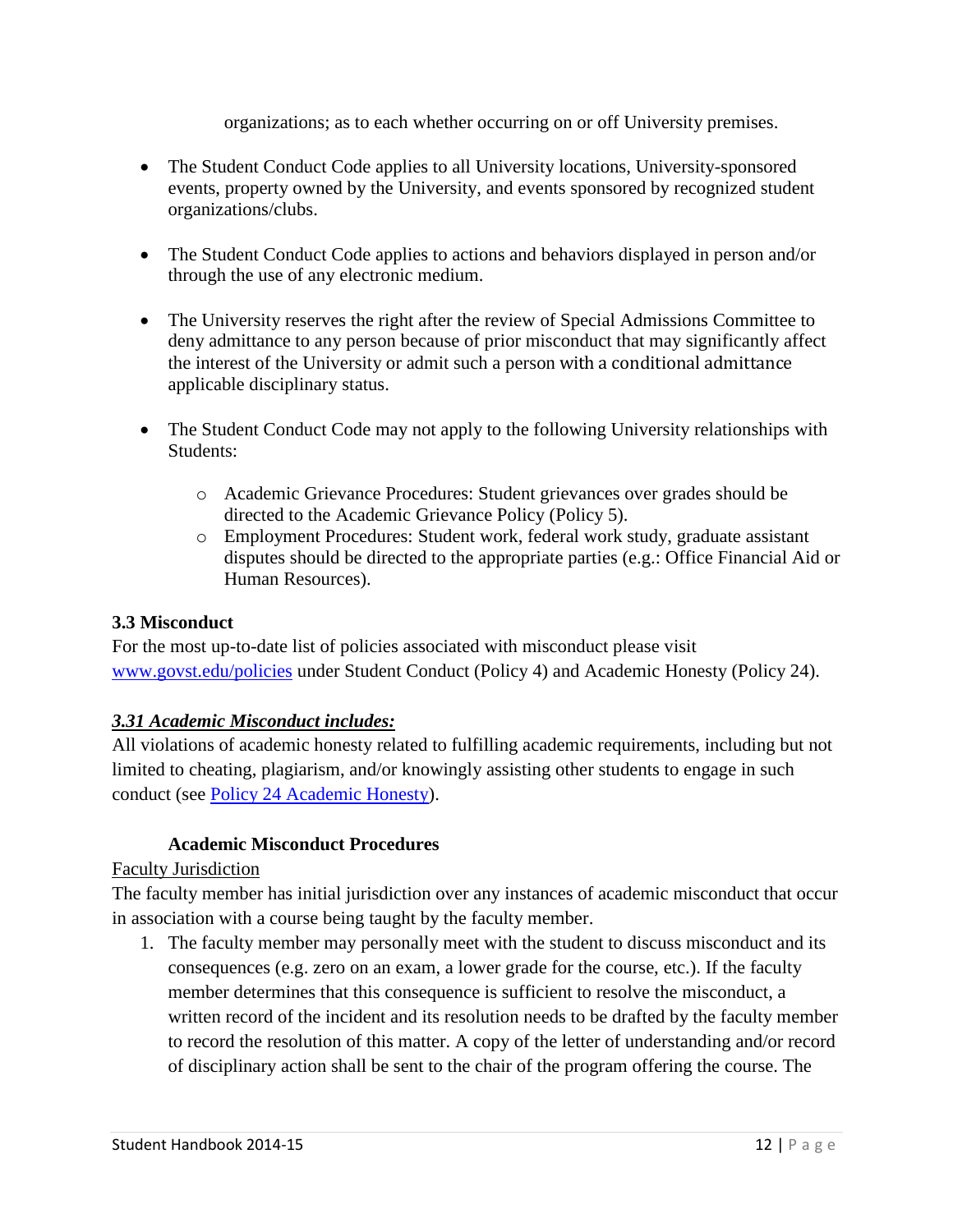chair will then forward a copy to the dean of his/her college and the Office of the Dean of Students.

- 2. If the faculty member determines that the student's misconduct cannot be resolved by reducing the grade for the test, paper, or other course-related activity in question and/or by adjusting the grade for the course, the faculty member must request a meeting with the division/department chair/unit director to discuss the matter.
- 3. The division/department chair/unit director and faculty member shall meet to determine if the misconduct warrants disciplinary sanctions. If so, the division/department chair/unit director drafts a letter to the dean of the college and the dean of students outlining the details of the misconduct and recommendations for sanctions or further action.

## Office of the Dean of Student Jurisdiction

Upon receiving notice of the alleged violation of policy, the dean of students (or designee) shall determine if the case should be heard by an administrative hearing officer.

- 1. The administrative hearing officer shall personally meet with the student to discuss misconduct, decide on students' level of responsibility, and sanctions, if appropriate. At the conclusion of the hearing, the administrative hearing officer presents their findings to student(s) in a written Conduct Agreement Summary. Student(s) must sign and acknowledge conclusion of the hearing, which must also include a review of the appeal process.
- 2. A copy of the Conduct Agreement Summary form shall be sent to the dean of students (or designee) and filed in the student conduct record.

## Student Jurisdiction

For the most up-to-date and detailed description of the procedures for students to allow regarding academic misconduct, please visit [www.govst.edu/policies](http://www.govst.edu/policies) under the Academic Grievance Policy and Procedures (Policy 5).

- 1. Informal Resolution
	- a. Prior to filing a grievance, the student must seek informal resolution of the issue with the faculty member or administrator directly involved in the issue/incident of concern.
	- b. The student must seek this informal resolution *within fifteen working days* (when classes are in session) of the occurrence of the issue. If, after reasonable efforts, a satisfactory solution is not reached, the student may file a written grievance with the appropriate division/department chair.
- 2. Filing a Grievance
	- a. To file an official academic grievance, the *student must submit a written statement* to the division/department chair of the collegial unit in which the course is offered.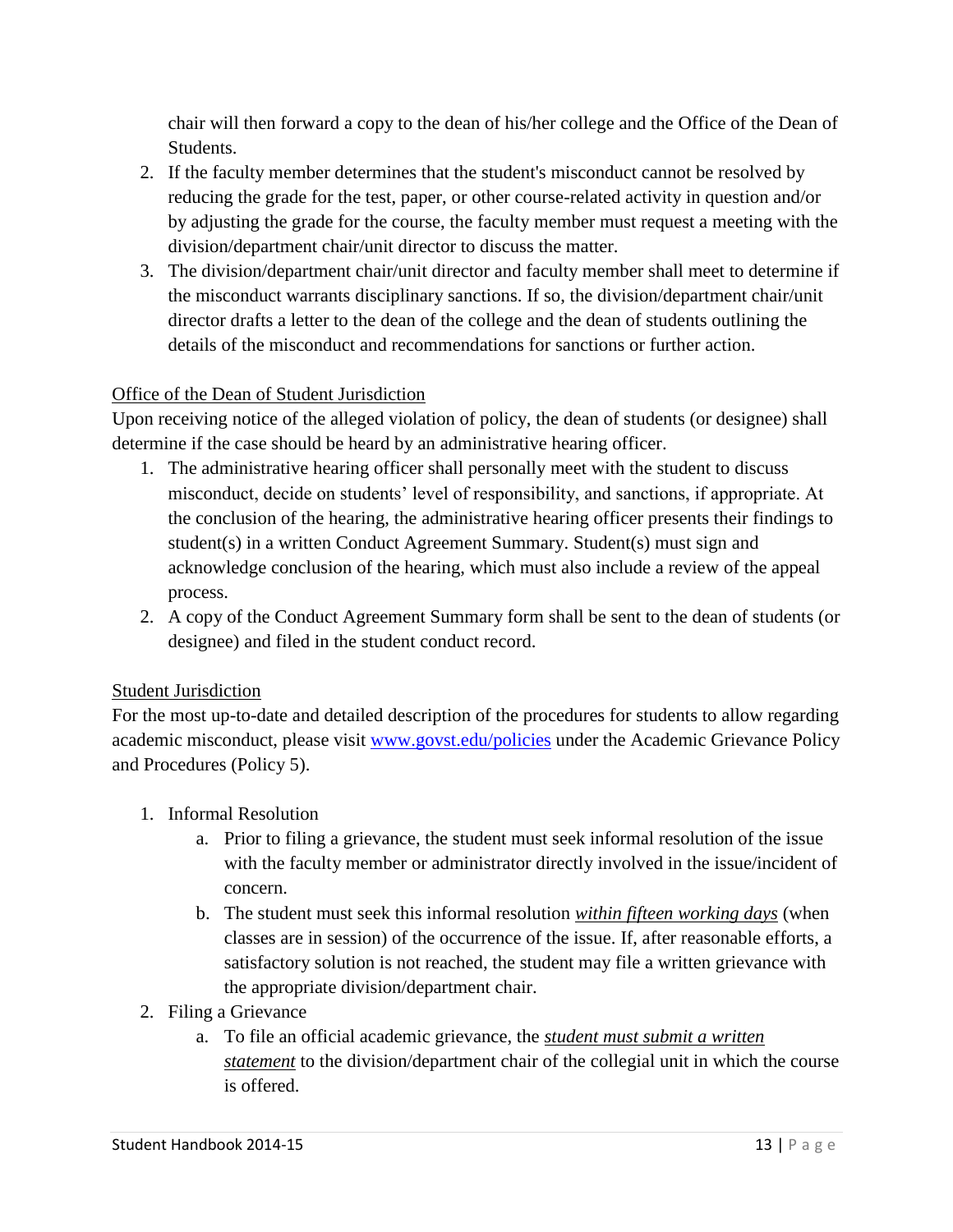- b. The division/department chair must receive *the written grievance statement within thirty calendar days of the event* which led to the grievance.
- c. The written grievance must state the reasons for the grievance and the remedy that is sought.
- 3. Request for Extension of Filing a Grievance
	- a. The student may request a *one-time extension of the thirty-day time period* in which a grievance must be filed.
	- b. This request must be in writing to the division/department chairperson prior to the end of the thirty-day period with reasons and requested time for extension.
- 4. Determination of Grievances (*please check with your college dean for the most up-todate information*).
	- a. Determination if the Grievance is an Issue of Substance
		- i. Upon receipt of the grievance, the division/department chair has seven working days (when classes are in session) to determine if the grievance is an issue of substance.
		- ii. Within seven working days (when classes are in session) after receiving the grievance and upon determination it represents an issue of substance covered by the context of the procedures, the division/department chair shall refer the grievance to the chair of the College Grievance Committee.
		- iii. The grievance chair shall attempt to find a mutually satisfying solution by working with both the student and the faculty/administrator involved within seven working days (when classes are in session) of receiving the grievance.
		- iv. If the grievance chair is unable to mediate a satisfactory solution, he/she shall request in writing that the faculty/administrator involved submit a written response to the student's grievance.
		- v. The response is to be received by the grievance chair within seven working days of the request (when classes are in session).
		- vi. The grievance chair shall convene the Student Grievance Committee within ten working days (when classes are in session) of receiving a written response from the faculty/administrator involved.

## **3.32 Code of Conduct (Non-Academic Misconduct)**

All non-academic misconduct shall be directly sent to the Office of the Dean of Students for evaluation and determination of disciplinary actions at the university level, when appropriate.

A. Any member of the University community may notify the dean of students (or designee) of violations of the University standards of conduct via the [online incident report.](http://www.govst.edu/studentconduct.aspx) No complaint will be forwarded for a hearing without reasonable proof to support a violation of the policy. Unsupported/unreliable complaints may not be forwarded for a hearing.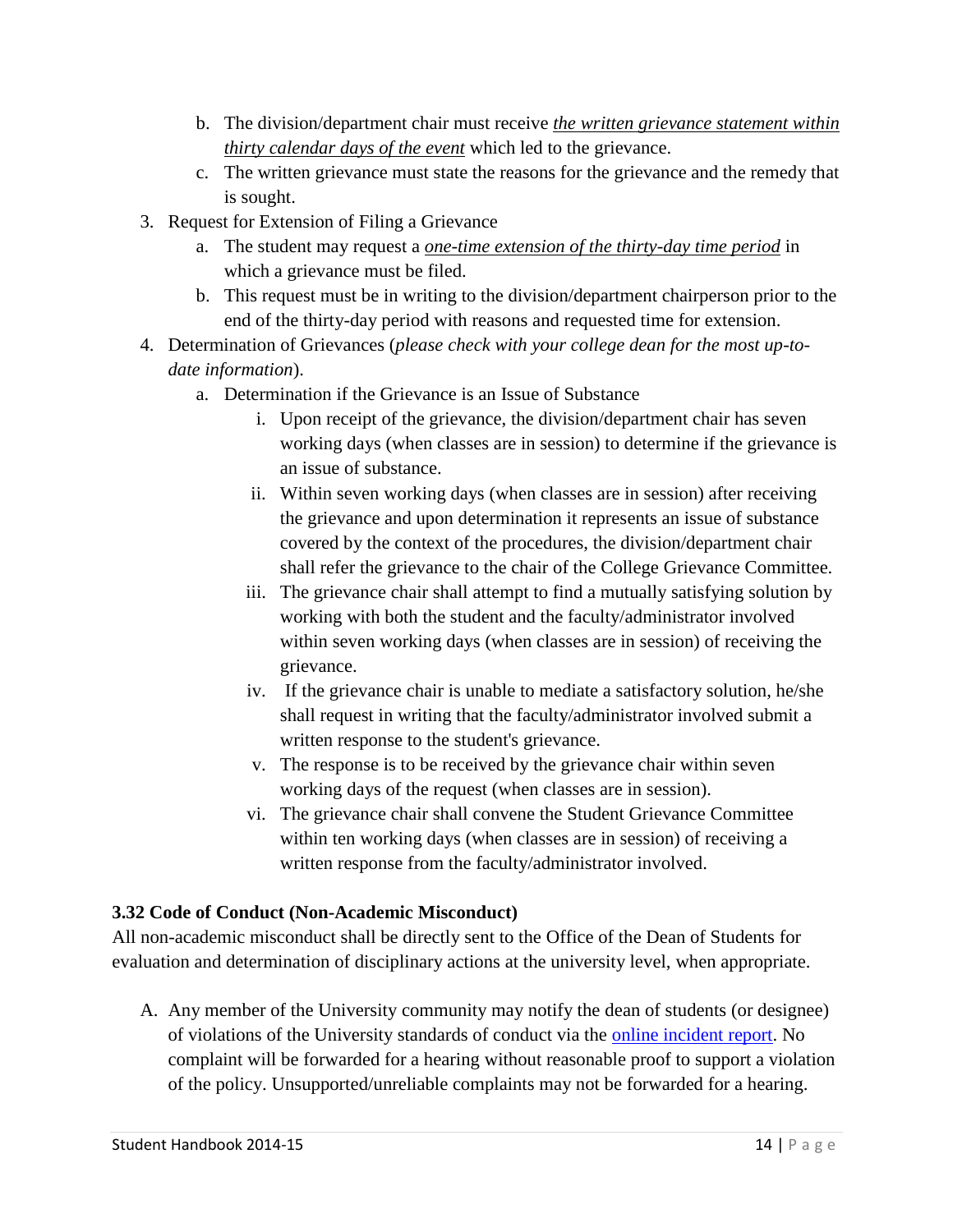B. Written complaints, reports involving student conduct, procedures for handling disciplinary cases and the results of conducted hearings shall be maintained in the Office of the Dean of Students.

The dean of students (or designee) shall be responsible for all administrative details involved in academic and non-academic student conduct referrals.

## *Non-Academic Misconduct includes, but is not limited to*:

1. The unlawful manufacture, distribution, dispensing, possession, or use of a controlled substance including prescription or over the counter medications.

2. Furnishing false or misleading information to the University including but not limited to: election tampering; unauthorized use of University organizational names and images; failure of any student to accurately report criminal records to the university.

3. Possession or use of firearms, explosives, dangerous chemicals, or other weapons, except as permitted by law.

4. Endangering the physical, mental, or sexual health or safety of any individual such as, assaulting, bullying, engaging in sexual misconduct, threats, harassment, dating violence, and/or abuse.

a. Sexual misconduct includes engaging in any physical or verbal acts related to sexual activities between individuals that is accomplished through force or the threat of force, or without full and informed consent of all parties involved Anti-Discrimination and Harassment (Policy 52).

b. Bullying behavior may include the systematic and chronic infliction of physical hurt or psychological distress by threat, intimidation, stalking, physical violence, theft, harassment, or destruction of property.

5. Recording of Images without Consent. Using electronic or other means to make a video or photographic record of any person where there is a reasonable expectation of privacy without the person's consent and when such a recording is likely to cause injury, distress, or damage to reputation. This includes, but is not limited to, taking video or photographic images in shower/locker rooms, residence living space, and restrooms. The sharing and/or distributing of such unauthorized records by any means.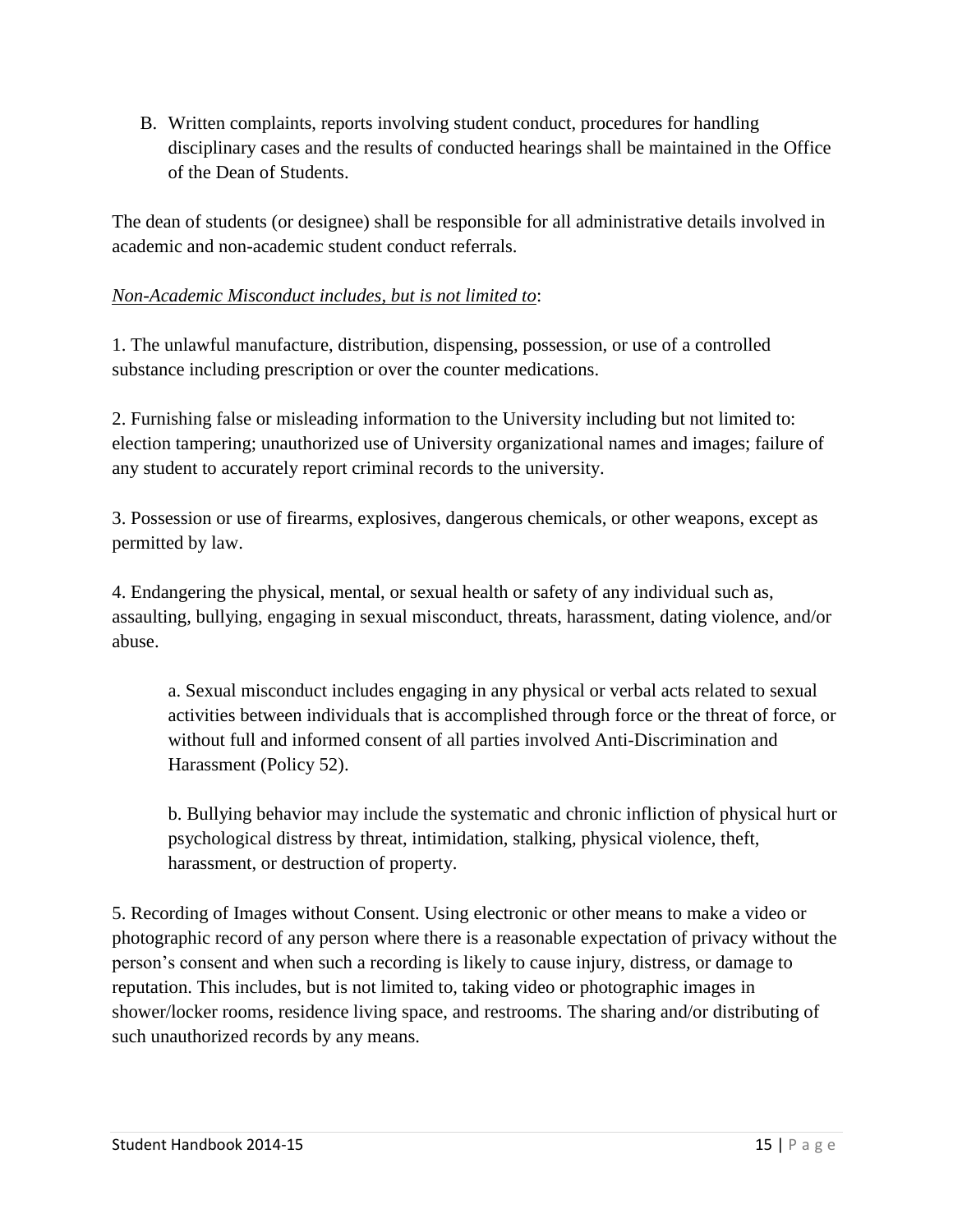6. Disruptive behaviors or acts that impair, interfere with, or obstruct the orderly conduct, processes, and functions of the University or the rights of other members of the University community. This includes acts that occur both inside and outside of the classroom setting and may involve use of electronic or cellular equipment, such as in on-line classes. This also includes behavior off campus during a University sanctioned event or activity or an event where the student serves as a representative of the University (including, but not limited to an organizational leadership role).

7. To disrupt or obstruct or attempt to disrupt or obstruct any speaker invited to appear on the campus by the University or a University-recognized organization; this includes all forms of rioting (harm to self, others, damage of property).

8. Willfully damaging or destroying property of the University or that of another person.

9. Except as otherwise provided in University policy, the sale, delivery, possession, distribution, and consumption of alcoholic beverages in or on any property owned, controlled or used by Governors State University, including residence living. According to 235 ILCS 5/ Liquor Control Act of 1934, the legal age for alcohol consumption is 21. University property includes University vehicles or personal vehicles while being used for University business.

10. Intentionally initiating or causing any false report, warning, or threat of fire, explosion, or other emergency.

11. Knowingly violating terms of any disciplinary sanction imposed in accordance with the Student Code of Conduct.

12. Failure to comply with the directions of University officials, including campus police officers acting in performance of their duties.

13. Forgery, unauthorized alteration, or unauthorized use of any University document or identification card.

14. Unauthorized presence in or use of University premises, facilities, or properties.

15. Theft or damage to public or private property.

16. Unauthorized use of others' property without proper authorization, including goods and services.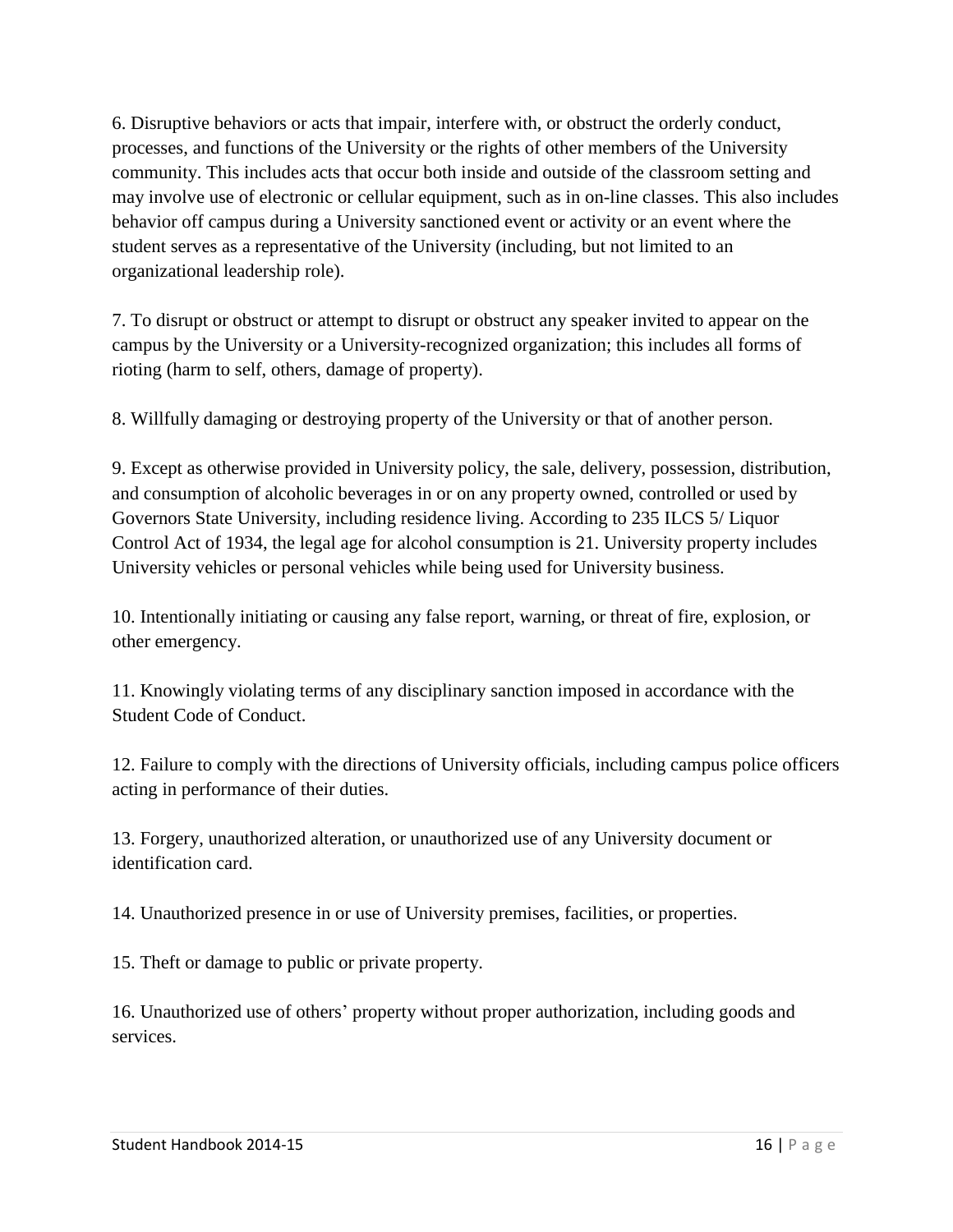17. Misuse of University computer systems, laboratories, equipment, or software in violation of University policies.

18. Comments or actions that disparage other individuals based on religious affiliation, gender, age, race, disability, sexual orientation or gender identity.

19. Any form of gambling, playing any games and/or extra-curricular activities for money or property, or otherwise placing bets on uncertain outcomes.

20. Violating any regulation defined by the residence hall handbook, or established within the housing contract, or any supplementary rules communicated by the university housing staff.

21. Indecent exposure of the body, including, but not limited to urination or defecation in public.

22. Committing or attempting to commit any act that is or would be a violation of local, state, or federal law on campus or at University-sponsored events including tampering and damaging fire safety or security equipment.

23. Aiding another person in the knowingly committing a violation of the Student Code of Conduct.

24. Failure to comply with University process (e.g.: conduct, appeals, academic integrity)

## **Student Non-Academic Misconduct Process**

Incident reports or other written complaints alleging violations of the Student Code of Conduct will be referred to the [Office of the Dean of Students,](http://www.govst.edu/dos) who will conduct a preliminary review of the facts of the case to determine whether sufficient evidence exists to warrant a hearing. In the process of this review, the students involved in the case will be asked to meet with a designated representative from the Office of the Dean of Students in an administrative meeting to discuss the potential charges and their response to them.

During the course of the school year, cases are normally assigned to an administrative hearing officer or the Student Conduct Committee for hearing and resolution. Exceptions to this procedure include, but are not limited to:

- Cases in which a student is not contesting the charges or recommended sanctions;
- $\bullet$  Periods when the Committee is not in session, (e.g.: academic break periods, university break periods, periods at the start of each semester prior to the convening of the committee);
- Serious cases that pose a special need for confidentiality (e.g.: Title IX cases)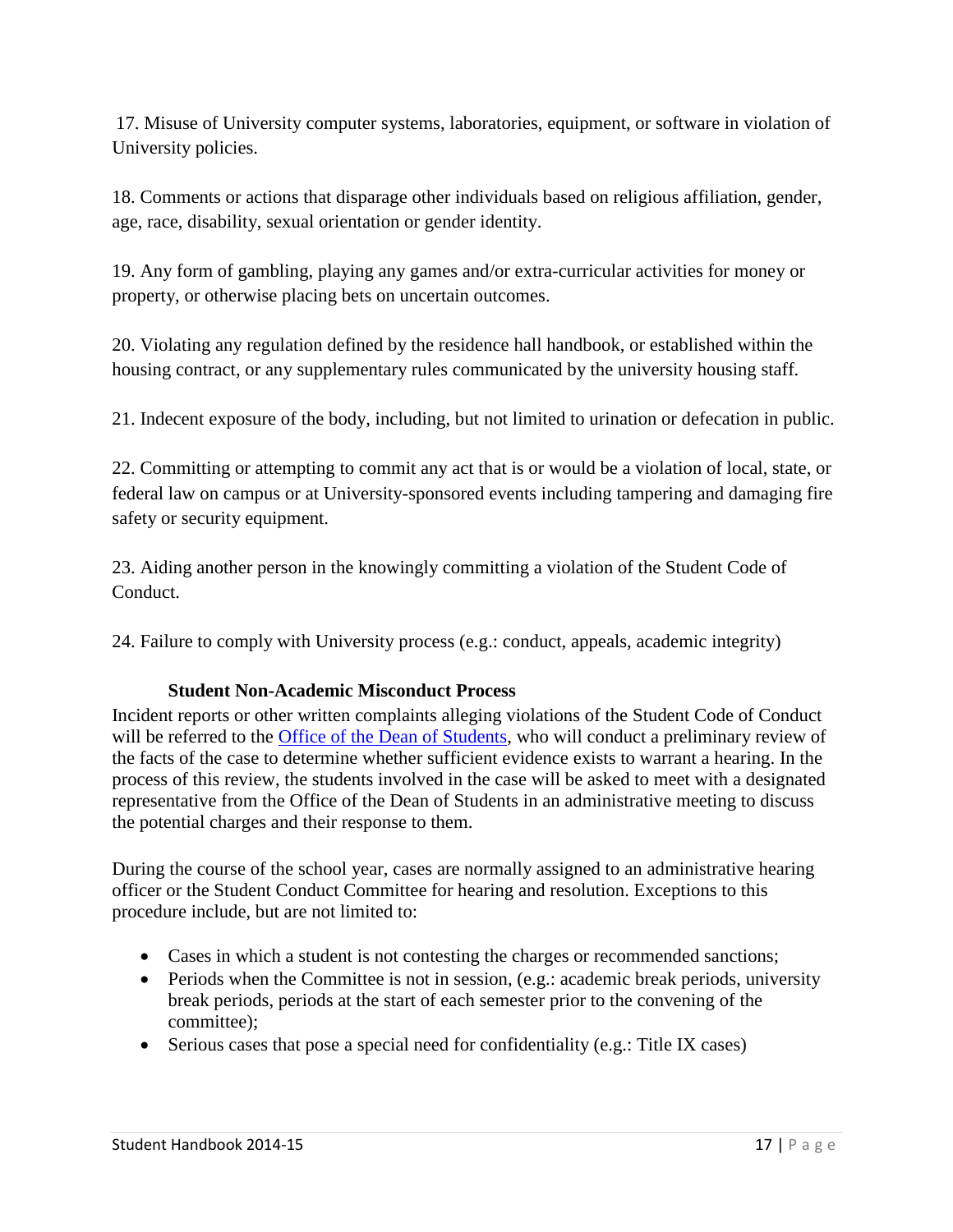Following the assignment of a case the Office of the Dean of Students, the office will then:

- Notify the student of the potential charges and meeting/hearing date;
- Provide the student with general information related to the hearing process;
- Provide the student with time to review copies of relevant reports to be used at the meeting/hearing.

The university student code process is not a criminal or judicial trial/practice. The purpose of the meeting/hearing is to determine what transpired during the incident and whether the code of conduct was violated, and by whom. The meeting/hearing process is designed to educate students and hold them accountable for their conduct and decision-making.

The Office of the Dean of Students will give written notice of an administrative meeting or conduct hearing to the accused student, recognized student club/organization, complainant, or victim/survivor. The notice will include the date, time, and location of the meeting/hearing. Students are responsible for informing the Registrar's Office of any changes to their current address. All documentation from the Office of the Dean of Students that is mailed to the current listed address with the Registrar's Office and listed GSU student email address will constitute as a valid notification for all parties.

- 1. Incident is reported/submitted
- 2. Incident determined *valid or invalid*
- 3. Accused student (respondent) is notified via GSU email. The notification will include any alleged violation(s) as well as the time and place of their administrative meeting.
	- a. Such meeting can be rescheduled only once at the desertion of the Office of the Dean of Students

#### Students' Rights as a Victim/Accused in the Disciplinary System

A student is not required to appear at a meeting/hearing, you are given certain due process (procedural) rights that are in compliance with the Fourteenth Amendment of the U.S. Constitution, 1961 *Dixon v. Alabama Board of Education and 1974 Goss v. Lopez*, which requires all public institutions of higher learning to afford students minimal procedural process before taking disciplinary actions; ensure due process for all students: all students implied to be in violation of the student code of conduct must be informed of any charges and provided with an impartial opportunity to be heard on alleged charges against them.

Please familiarize yourself carefully with the following:

- 1. You will be given the opportunity to read all written reports to be presented at the meeting/hearing regarding the circumstances and allegations of the case. (To protect the rights of others involved, presented documentation may be redacted.)
- 2. You will be given reasonable accommodations for concerns related to personal safety, well-being, and/or fears of confrontation of the respondent/accused student, complainant/reporter, victim/survivor during the hearing process.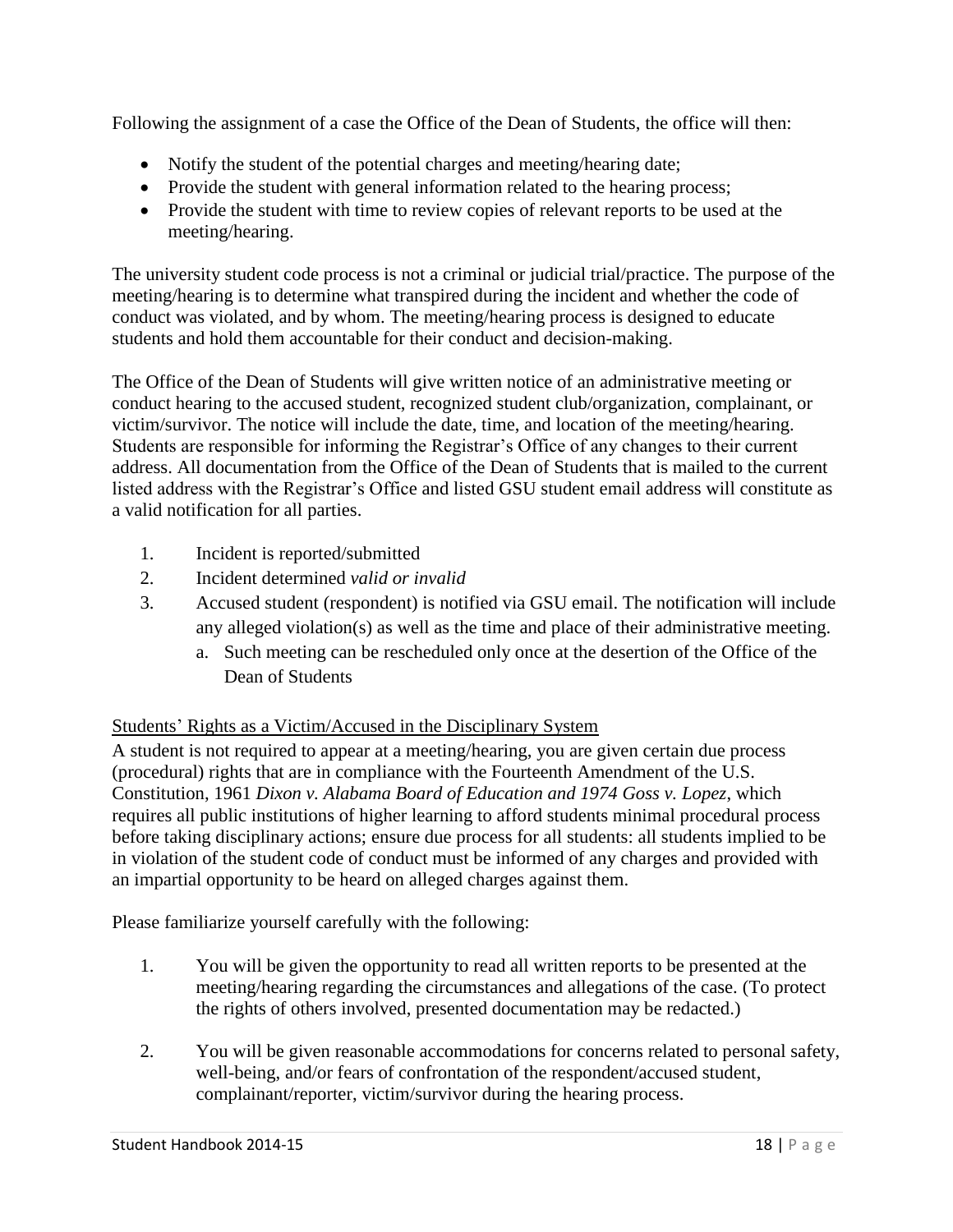- 3. You will have an opportunity to give your reaction to the report(s) and to offer any additional information that might be helpful in resolving the case.
- 4. Both accused and victim/survivor will be provided with an opportunity to meet with the dean of students (or designee) to share their information about the incident as well as receive information and resources for the accused and/or victim/survivor. Contact between both parties may be limited to necessity.
- 5. You have the right to question persons giving testimony.
- 6. You have the right to present witnesses on your behalf (either to verify your character or to substantiate circumstances related to the case). Please see the Student Conduct Witness Tips listed on page 21 for further information on how to request witnesses for your hearing.
- 7. You have the right to request separate meeting/hearing for misconduct involving more than one respondent/accused student. Jointed meetings/hearings must be approved of the hearing officer/Student Conduct Committee and respondent/accused student(s).
- 8. You have the right to request an appeal (see section 3.5 for the appeal process).
- 9. You will receive written notification of the results of your meeting/hearing within 10 working days of the hearing.

#### Hearing Options

- 1. **Administrative Meeting:** An informal conversation between a student (respondent/accused) and the administrative hearing officer where the violation is initially discussed. The staff member has the option to hold a student responsible, to dismiss charges, or further investigate based upon preponderance of evidence.
- 2. **Student Conduct Committee:** The Student Conduct Committee shall be a standing committee to hear cases (academic and non-academic) of alleged serious violations or repeat of minor/mid-level violations. The Student Conduct Committee also hears all leveltwo appeals.
	- a. The committee shall determine student misconduct and disciplinary action.
	- b. The committee shall be composed of seven persons as follows: four students appointed by the Student Senate and two alternates, two faculty members appointed by the Faculty Senate and one alternate; one administrator appointed by the dean of students and one alternate.
		- i) The chairperson shall be chosen from within the committee. Responsibilities of the chair shall be guided by documented procedures supporting this policy.
		- ii) All members shall serve two-year, staggered; renewable terms; student and faculty/staff must be in good standing with the university.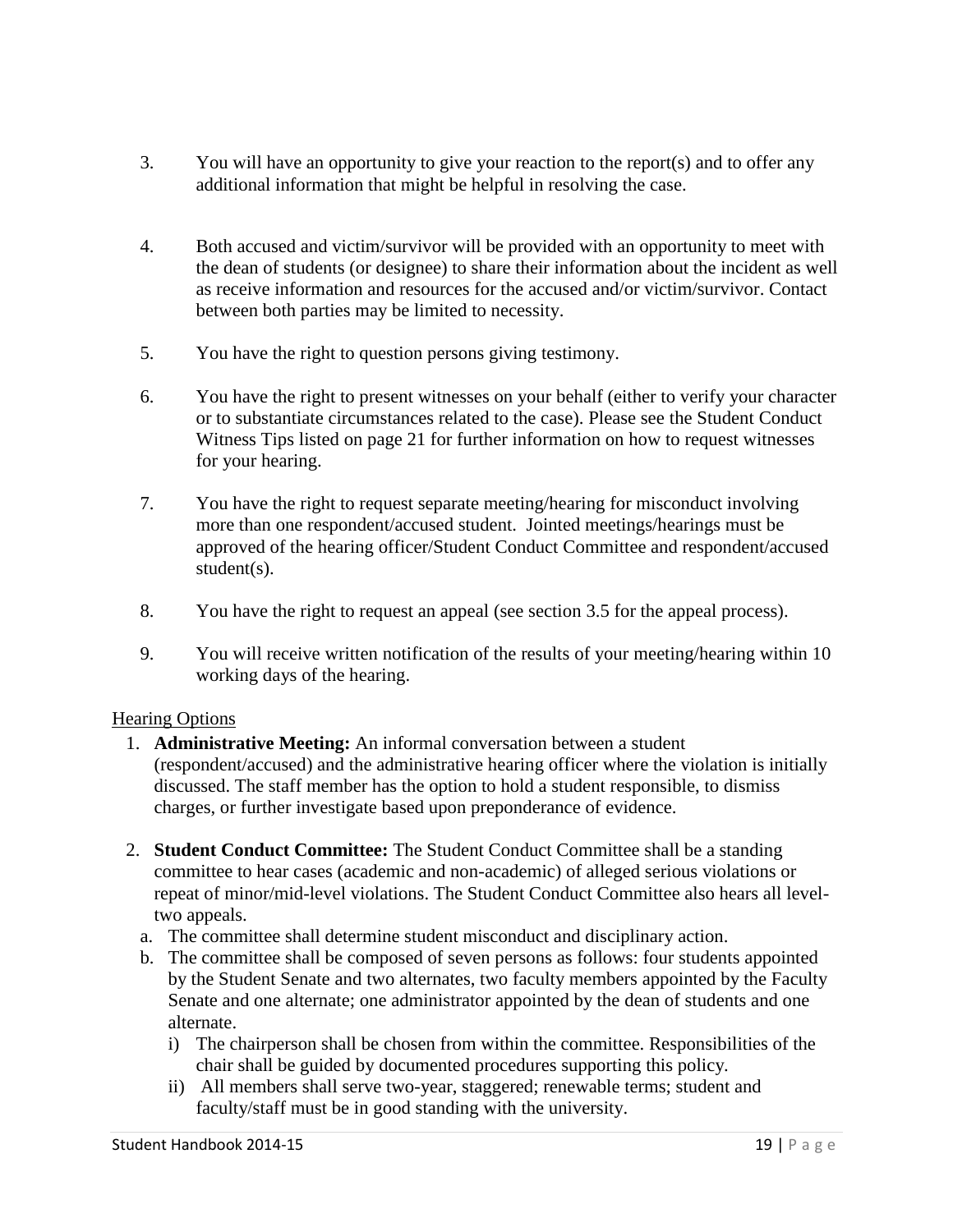- iii) At least four members (representing at least two different groups) must be present to conduct a hearing.
- iv) Individual members must recuse themselves from hearing any case in which they feel they could not render an impartial judgment.

The administrative hearing officer or the Conduct Committee will conduct meetings/hearings in a fashion consistent with the [Student Conduct \(Policy 4\)](http://www.govst.edu/policies/). Following all meetings/hearings, the Office of the Dean of Students will formally notify the student in writing of the findings and sanction(s) to be imposed, if applicable. All meetings/hearings are recorded and stored electronically in the student's file.

- 1. **Student Attends Administrative Meeting**: The administrative hearing officer shall personally meet with the student to discuss misconduct. During this meeting, the student is officially informed of allegations, and is also allowed to present their side, student is notified of investigation and conduct process, as well as their rights as a student.
	- a. Student has *a private administrative meeting*. Only administrative meeting officer(s) and students connected to the case are allowed to attend.
	- b. *Student fails to attend administrative meeting*. After the second notice, the student then forfeits their rights to provide an initial personal statement. This forfeiture then results in the automatic processing of the conduct process/decision.
	- c. *Other*. Additional administrative meetings are allowed if additional information in needed in order to make a final decision.
	- d. At the conclusion of the meeting, the administrative hearing officer presents their findings to student(s) in a written Conduct Agreement Summary Form. Student(s) must sign this form to acknowledge the content of the meeting.
		- i. The Conduct Agreement Summary Form will contain a list of any alleged conduct violation(s), their status (responsible, not responsible, pending further review) and recommendations for sanctions when appropriate. (To see a copy simply go to the student handbook website [www.govst.edu/studenthandbook](http://www.govst.edu/studenthandbook) ). This form will also include a review of the appeal process.

# 2. **Student Attends Student Conduct Hearing:**

## *Hearing Guidelines*

## **Call Hearing to Order**: Chair

- a. Introductions:
	- i. "In keeping to the Student Conduct (Policy 4), the Student Conduct Committee asks everyone in the room to state your first name for hearing quorum purposes."
		- 1. Begin by identifying the respondent/accused student-
		- 2. Identify University Representative(s) –
		- 3. Student Conduct Committee –
		- 4. Other representative(s) (Police, record-keeper, observers, etc.) –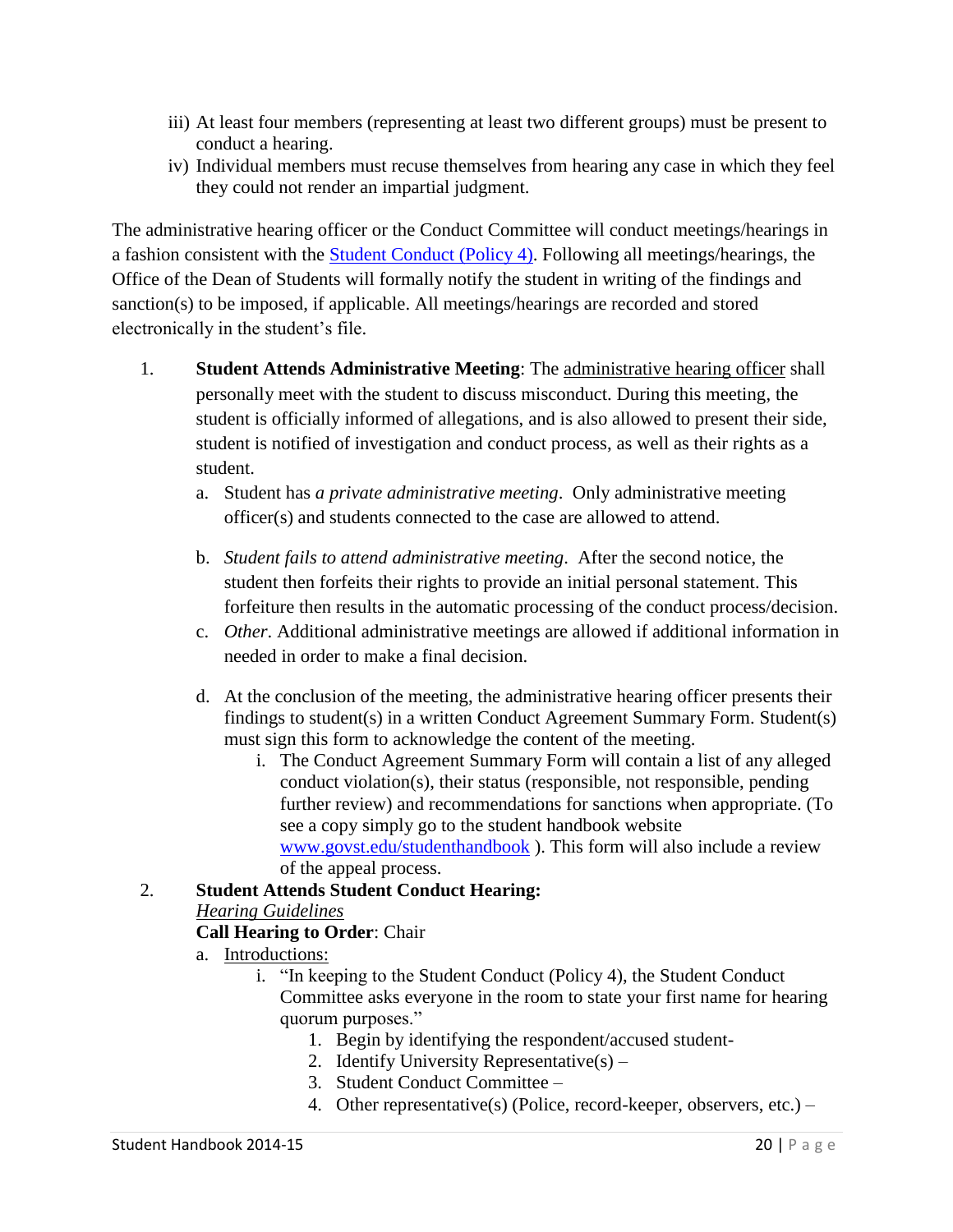- b. Witness(es) Statements:
	- i. Each party will be invited to the hearing table (one at a time) and asked to state their first name and to give a truthfully detailed description of what happened during the incident or your experience with the respondent. Following each individual statement given by each witness, the identified party of the accused will begin by asking any additional questions that they may have. The respondent, the university representative, as well as the committee will then all have opportunities to pose any questions that they may have (in that order). If there is a question that the accused does not wish to answer, then they have the right to respectfully decline or to address the committee with their concern.
- c. Observers/Legal/Advisors:
	- i. Observers/legal/advisors are not permitted to counsel/advise/guide while the hearing is in session. If any party disturbs the hearing process, you will be asked only once to stop, they will only be given one warning to cease from disrupting the process again, and will be promptly removed from the hearing room as well as the rest of the hearing process should their behavior persist.
- d. Statement Order:
	- i. Witness statement
	- ii. Witness party questions
	- iii. Other party questions
	- iv. Committee questions

#### **Hearing Begins:**

All questions must be directed to the hearing chair. Also all presented information must be pre-approved by the Office of the Dean of Students, prior to the hearing.

- e. Due Process Statement: "(Student Name), please answer this question by confirming with a yes or no answer, did you receive a statement of the charges and a copy of the Student Code of Conduct?"
	- i. "(Student name) please answer this question with a yes or no answer, Do you (Student name), wish to accept responsibility for any or all of the identified potential violations of the Student Conduct (Policy 4)?"

#### f. Presentation of Information:

- i. University representative presents his/her case
	- 1. Opening statement
	- 2. Call of witnesses
- ii. Student (respondent/accused) presents his/her case
	- 1. Opening statement
	- 2. Call of witnesses

#### **Closing Hearing:**

g. All non-conduct committee members are dismissed (the university representative(s), police, witness, and respondent/accused student)."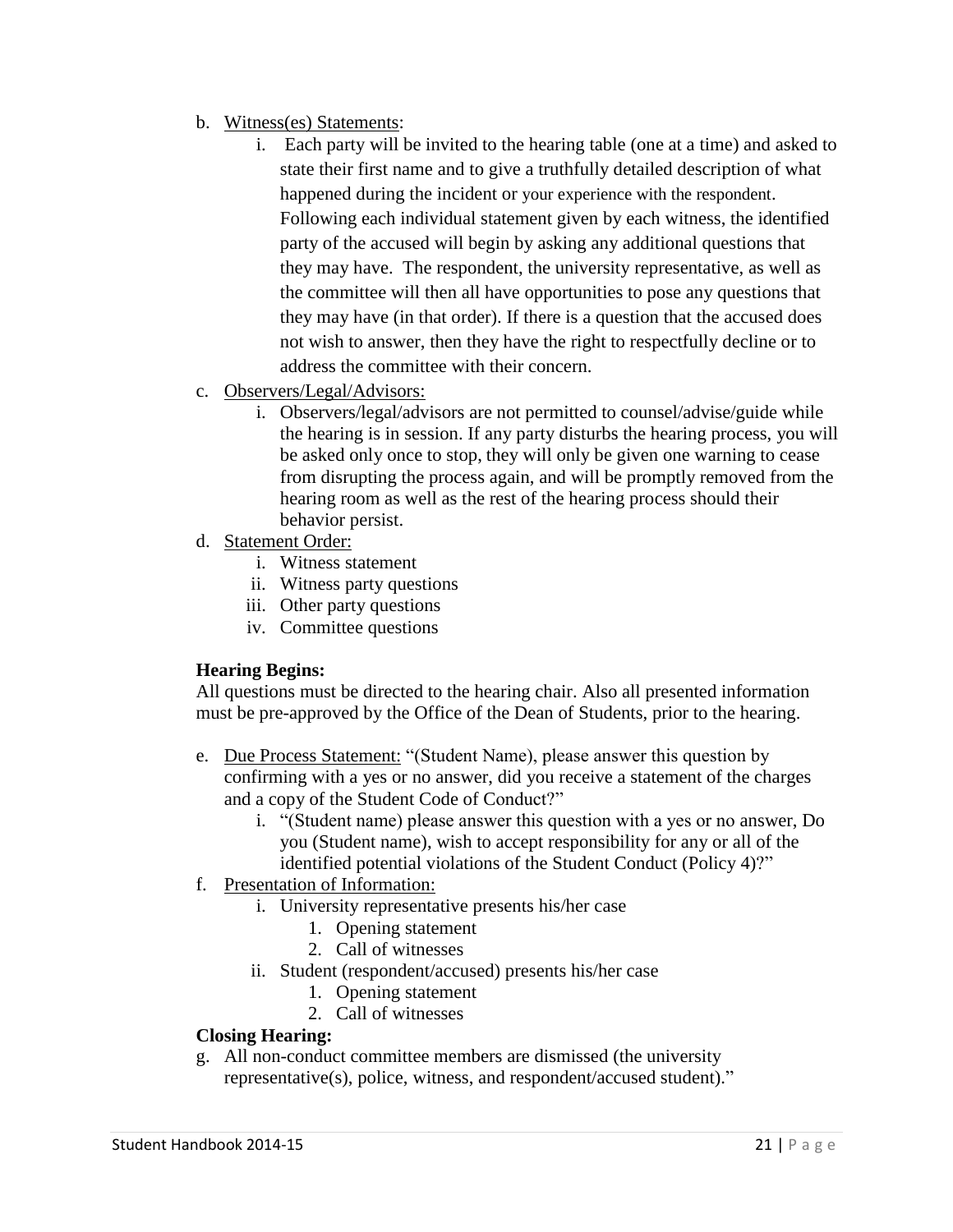## Deliberation Phase

## **[Responsible] [Not responsible]**

Sanction Phase

This phase will occur only if the accused student is found responsible for violating the Student Code of Conduct. Please review section 3.4-Sanction for potential outcomes.

3. **Decision Notice**: Letter is sent via mail and to GSU email (with read receipt), includes charges, sanction(s) and appeal process*. If there is no disciplinary action needed* a letter is still sent regarding no action taken.

#### a. **Findings**

- 1. *Responsible/agrees*. Violation(s) and sanction(s) are stated in the Decision Notice and the Conduct Agreement Summary (administrative meetings only), a copy is given to the student and original goes into their student disciplinary file.
- 2. *Not Responsible*. Stated in the Decision Notice and the Conduct Agreement Summary (administrative meetings only), a copy is given to the student and original goes into their student disciplinary file.
- 3. *Responsible/disagrees/Appeals*. Violation(s) and sanction(s) are stated in the Decision Notice and the Conduct Agreement Summary (administrative meetings only) is signed as proof of attendance. The student is provided with a copy, and the original goes into their student disciplinary file.

## Student Conduct Witness(es) (Need to Know Tips)

Respondents/accused students that wish to have witnesses to speak about what happened and/or speak to their character must inform the Office of the Dean of Students at least 72 hours prior to their scheduled hearing. All witnesses must be pre-approved by the Office of the Dean of Students. Approved witnesses will receive an email notification from the Office of the Dean of Students to confirm their desire to serve as a witness. Once witnesses confirm their notification, the respondent/accused student will be notified of approval.

As a witness to a Governors State University student conduct hearing, it is important to know your role in the process and information that will help you along the way. The following information can serve as a guide for you:

- Upon arrival, you should check in with the Office of the Dean of Students (A2134). We ask that you arrive early if possible.
- A student conduct hearing usually consists of a university representative, the Student Conduct Committee, the accused student, a police officer, and any approved witness (es).
- $\bullet$  Hearings are projected to last  $(1)$  hour, however, in some cases they may exceed that projected timeframe.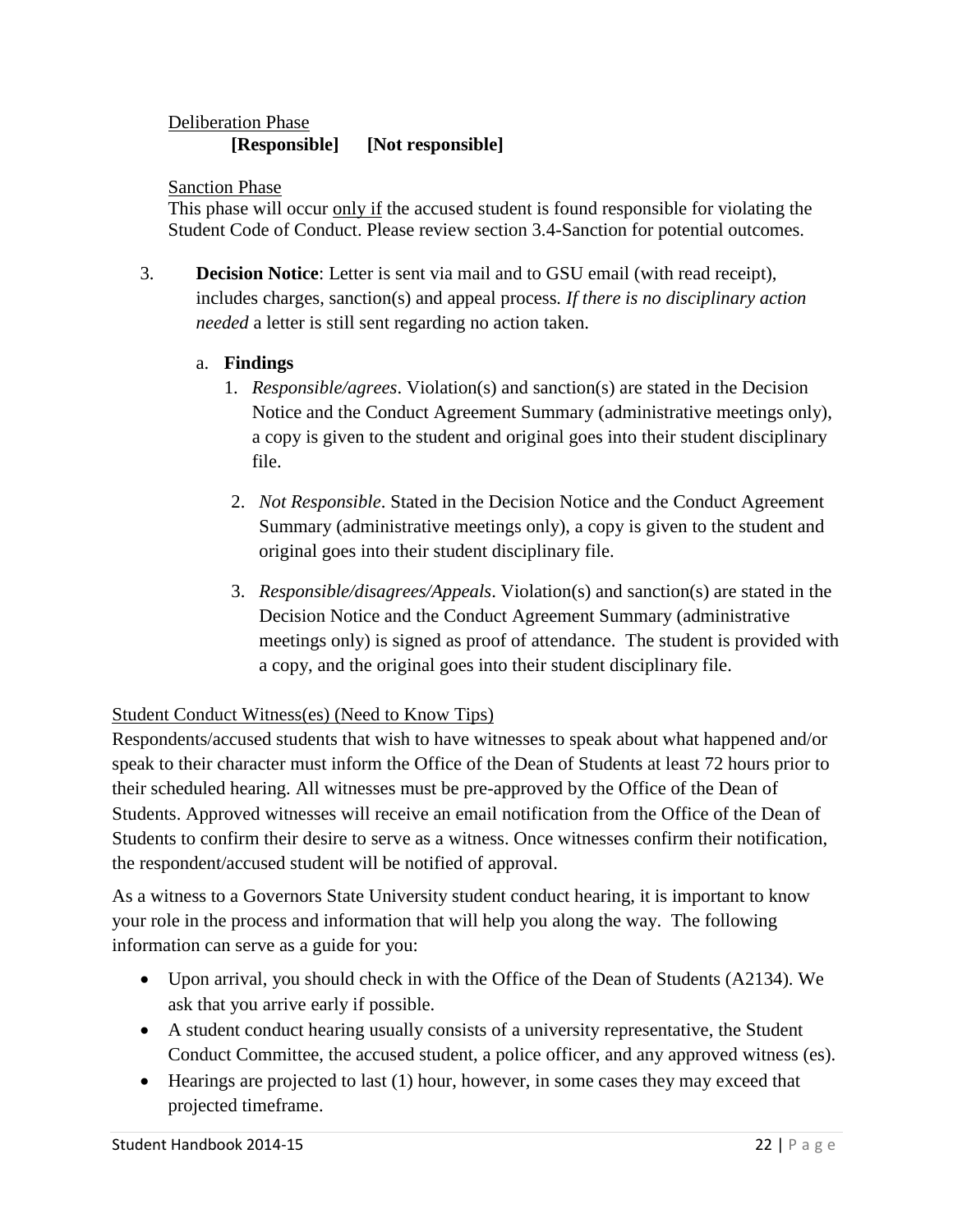- You will be called into the hearing during the allotted time for witness examination or will be invited into the hearing process at the beginning of the hearing.
- You will be asked to state your name (e.g.: "Please state your name and give a detailed description of what happened during the incident or your experience with the accused student.")
- All conduct hearings are audio recorded.
- In the hearing, you will be asked to provide us with what you saw/ heard/ or speak about one's character, truthfully. If there is a question you do not wish to answer, you have the right to respectfully decline or address the committee with your concern.
- All hearings are confidential and matters of the case will remain within the hearing process.
- Following the completion of your role in the hearing, you may leave. If you are playing a dual role, meaning you are witness to both parties, you will be given further instruction during the hearing.

## **3.4 Sanctions**

The following disciplinary sanctions shall comprise the range of official sanctions which may be imposed for violation of conduct regulations. One or more sanctions may be imposed. Records of disciplinary action shall be recorded and kept by the dean of students (or designee) for five (5) years following the last term of enrollment, except as noted under disciplinary suspension and disciplinary dismissal.

- A. **Disciplinary Written Warning**: Is an official notice to a student that previous conduct was unacceptable and that future breaches of conduct shall be treated more severely.
- B. **Educational Programs**: Educational programs include activities and assignments designed to increase awareness and education about the impact of violation on self and community. Completion and outcomes of these assignments should clearly articulated in hearing summary of findings. Failure to complete assignments as designated shall be considered a violation of the Student Code of Conduct.
- C. **Disciplinary Probation**: Disciplinary probation is a trial period for a specific time during which a student must behave in a manner acceptable to the University. Terms of the probation shall reflect the purpose of the disciplinary sanction. Disciplinary probation status may affect qualification for awards, prizes, or student aid, when conduct acceptable to the University is a condition of such benefits. Violation of the terms of probation or of a further incident of misconduct may result in further disciplinary action.
- D. **Disciplinary Suspension**: Disciplinary suspension is an action which excludes the student from registration, class attendance, and use of University facilities for a specified period of time. Disciplinary suspension is recorded on the student's academic record during the period in effect and is permanently removed upon reinstatement. Upon termination of the period of suspension, the student shall be considered for registration in compliance with the academic good standing policy and the policy on continuing student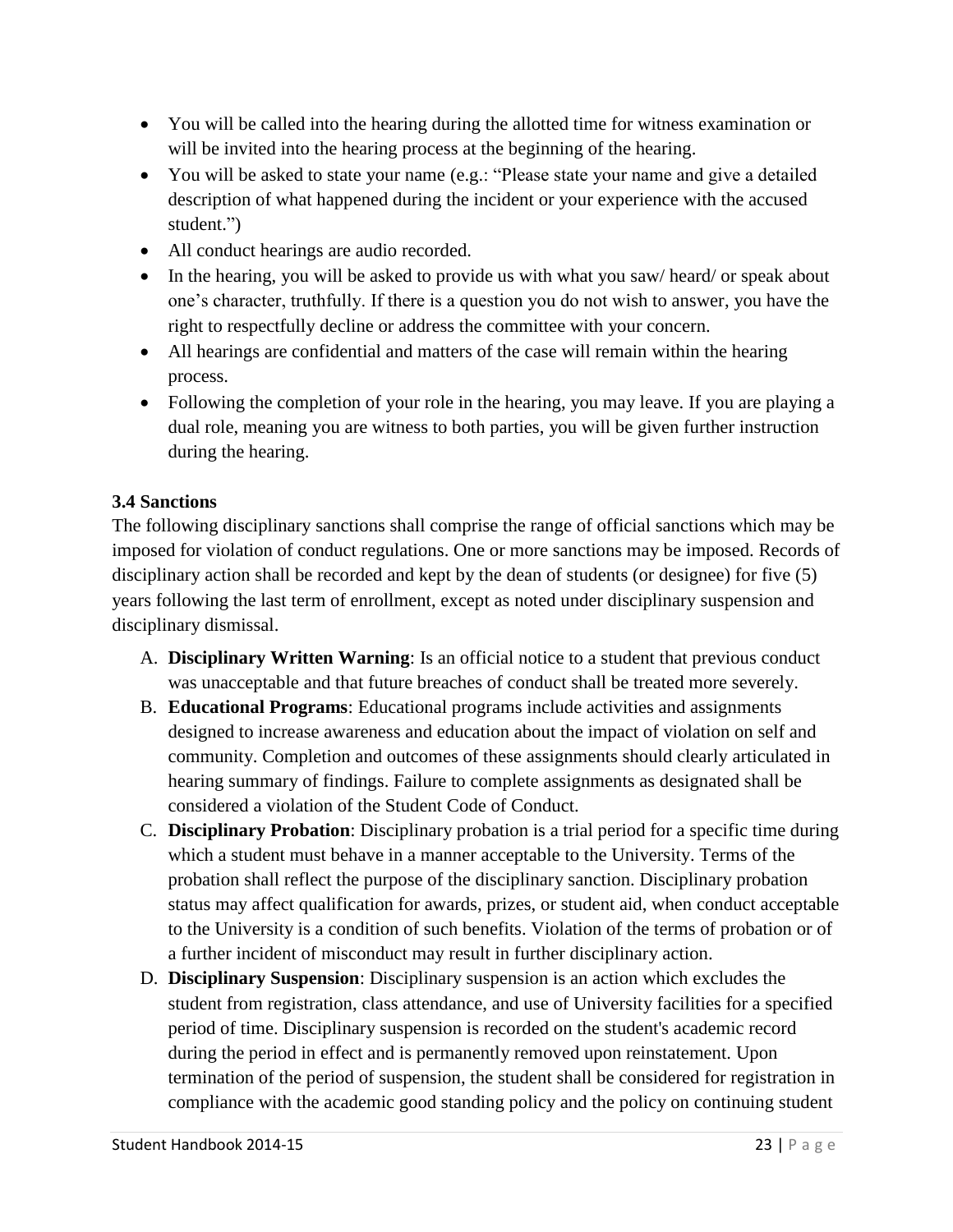status then in effect. Established proof of a further incident of misconduct, after the student is readmitted, may result in disciplinary dismissal.

- E. **Disciplinary Dismissal**: Disciplinary dismissal is the withdrawal by the University President of the privilege of registration and class attendance with no promise (implied or otherwise) that the student may return at any future time. The privilege of the use of University facilities is withdrawn by this action unless specific permission is obtained from the Dean of Students (or designee). Disciplinary dismissal is recorded on the student's academic record, to be removed only if and when the student is reinstated. A student on disciplinary dismissal may be readmitted only by action of the President of the University. A student who has been dismissed is not eligible for readmission sooner than one year from the date of dismissal.
- F. **Loss of Privilege**: Loss of privilege is the withdrawal of a privilege or use of a service for a specific period of time commensurate with the offense committed. Loss of privilege may be imposed separately or in addition to any other sanction(s).
- G. **Restitution**: Requires a student to pay for damages to, or misappropriation of, University property, or the property of visitors to, or members of, the University community. Such restitution may be charged to any student who alone, or through group conducted activities, organizes or knowingly participates in the events causing the damages or costs. Restitution may be imposed separately or in addition to any other sanction(s).
- H. **Summary Suspension**: A summary suspension requires that a student immediately leave the campus. See Student Conduct (Policy 4) under Removal of Student from Campus Prior to a Hearing (Summary Suspension) for complete description.
- I. **Persona Non Grata**: Restricts a student or other person who is not welcome at Governors State University. Specifically, this restriction extends to all buildings, facilities and grounds of the University; any University-sponsored activities or events, both on and off campus (See also Campus Facilities Access and Security (Policy 45)).
- J. **Loss of Recognized Student Organization/Club Status**: Loss of all privileges identified within the student club/organization protocols, for a specified period of time.
- K. **University Housing Suspension**: Separation of the student from university housing for a definite period of time, after which the student is eligible to return. Conditions for readmission may be specified.
- L. **University Housing Expulsion**: Permanent separation of the student from university housing.
- M. **Summary Suspension University Housing**: The Director of Auxiliary Services & University Housing or his/her designee in consultation with the Dean of Students may remove or temporarily suspend a student from university housing pending a hearing, if sufficient facts indicate that the student presents a threat to him/herself, or to others, or to the normal operations of the GSU community.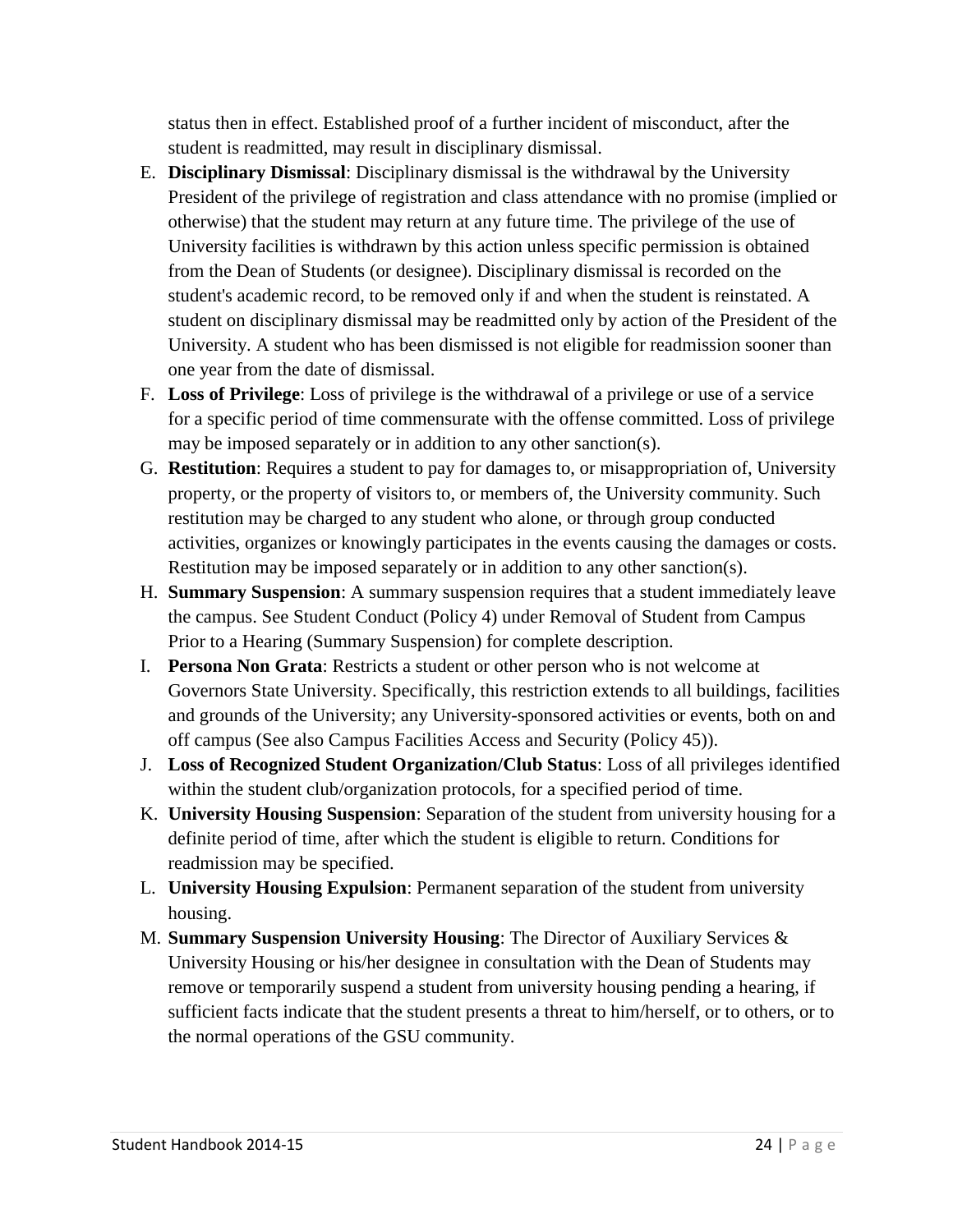The below chart serves as a guideline for potential sanction recommendations, it is not an all included/fixed/required sanctioning outline.

| <b>Violation</b>                        | 1 <sup>st</sup> Time Offense (minor)                                                                                                                                                                                         | 2 <sup>nd</sup> Time Offense (moderate)                                                                                                                                                                                                | $3^{rd}$ + time Offense<br>(serious)                                                                                                                                                                                                  |
|-----------------------------------------|------------------------------------------------------------------------------------------------------------------------------------------------------------------------------------------------------------------------------|----------------------------------------------------------------------------------------------------------------------------------------------------------------------------------------------------------------------------------------|---------------------------------------------------------------------------------------------------------------------------------------------------------------------------------------------------------------------------------------|
| Alcohol &<br>Drug                       | <b>Educational Sanction</b><br>$\bullet$<br>Restitution/Fine<br>$\bullet$<br><b>Parental Notification</b><br>$\bullet$                                                                                                       | <b>Educational Sanction</b><br>$\bullet$<br>Restitution/Fine<br>$\bullet$<br>Probation<br>$\bullet$<br><b>Substance Use Assessment</b><br><b>Parental Notification</b><br>$\bullet$                                                    | Suspension<br>$\bullet$<br>No contact order<br>$\bullet$<br>Restitution/Fine<br>$\bullet$<br>Substance Use<br>Assessment<br><b>Parental Notification</b><br>$\bullet$                                                                 |
| Abuse<br>(Verbal,<br>Threat<br>Related) | Probation<br>$\bullet$<br><b>Educational Sanction</b><br>$\bullet$<br>Restitution/Fine<br>$\bullet$<br>No contact<br>$\bullet$                                                                                               | Suspension/Loss of<br>$\bullet$<br>Privilege<br><b>Educational Sanction</b><br>$\bullet$<br>Restitution/Fine<br>$\bullet$<br><b>Complete Counseling</b><br>$\bullet$<br>Initiative (before returning)<br>No contact order<br>$\bullet$ | Suspension/Dismissal/<br>$\bullet$<br>Persona Non Grata/<br><b>Housing Expulsion</b><br>Restitution/Fine<br>$\bullet$<br><b>Complete Counseling</b><br>$\bullet$<br>Initiative (before<br>returning)<br>No contact order<br>$\bullet$ |
| Abuse<br>(Physical)                     | Suspension/Persona Non<br>$\bullet$<br>Grata/Loss of Privilege<br><b>Complete Counseling</b><br>$\bullet$<br>Initiative (before returning)<br>No contact<br>$\bullet$                                                        | Suspension/Persona Non<br>$\bullet$<br>Grata/University Expulsion<br><b>Complete Counseling</b><br>$\bullet$<br>Initiative (before returning)<br>No contact<br>$\bullet$                                                               | Dismissal/University<br>$\bullet$<br>Expulsion/Persona<br>Non Grata                                                                                                                                                                   |
| Harassment &<br><b>Stalking</b>         | Probation<br>$\bullet$<br><b>Educational Sanction</b><br>$\bullet$<br>Restitution/Fine<br>$\bullet$<br>No contact (direct or indirect)<br>$\bullet$                                                                          | Suspension/Loss of<br>$\bullet$<br>Privilege/ Persona Non<br>Grata<br>Restitution/Fine<br>$\bullet$<br><b>Complete Counseling</b><br>$\bullet$<br>Initiative (before returning)<br>No contact (direct or<br>$\bullet$<br>indirect)     | Suspension/Dismissal/<br>$\bullet$<br>Persona Non<br>Grata/Housing<br>Expulsion<br><b>Complete Counseling</b><br>Initiative (before<br>returning)<br>No contact (direct or<br>$\bullet$<br>indirect)                                  |
| Sexual<br>Misconduct                    | Suspension/Persona Non<br>$\bullet$<br>Grata/Loss of<br>Privilege/Dismissal/Housing<br>Expulsion<br><b>Complete Counseling</b><br>$\bullet$<br>Initiative (before returning)<br>No contact (direct or indirect)<br>$\bullet$ | Dismissal/Housing<br>$\bullet$<br>Expulsion                                                                                                                                                                                            | <b>NOT APPLICABLE</b><br>$\bullet$                                                                                                                                                                                                    |
| Weapons                                 | Suspension/Persona Non<br>$\bullet$<br>Grata/Loss of Privilege<br><b>Complete Counseling</b><br>$\bullet$<br>Initiative (before returning)                                                                                   | Suspension/Persona Non<br>$\bullet$<br>Grata/Loss of<br>Privilege/Housing Expulsion<br><b>Complete Counseling</b><br>$\bullet$<br>Initiative (before returning)                                                                        | Dismissal/Housing<br>$\bullet$<br>Expulsion/Persona<br>Non Grata                                                                                                                                                                      |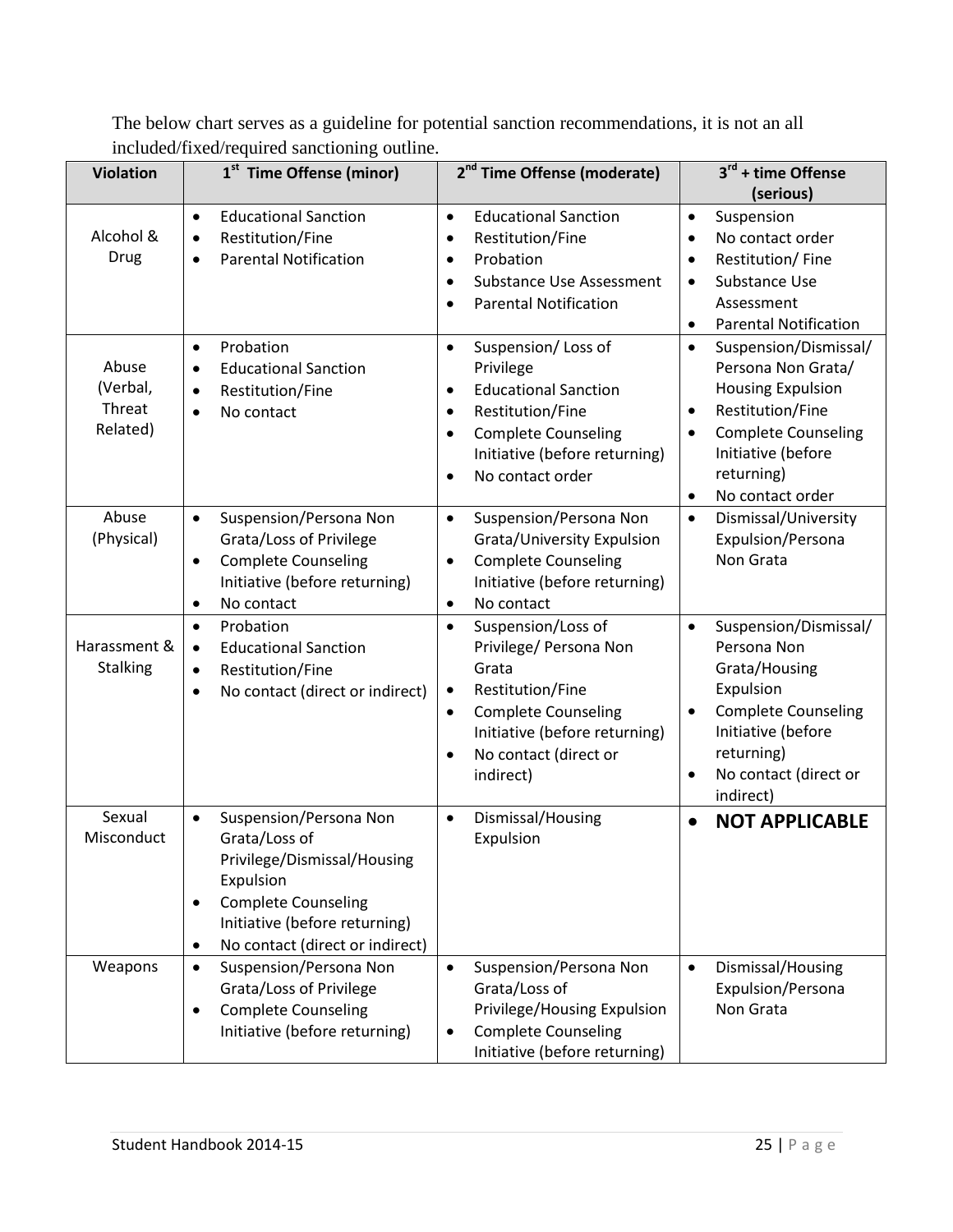## **3.5 Appeals**

Appeals are primarily granted based on:

- University error
- Detrimental/unforeseen circumstances
- New information that has been presented which was not available by the original request deadline

#### Academic Grievance Appeal Procedures

- 1. **Student Appeals of Faculty Disciplinary Action:** The student may appeal the faculty member's action of reducing a grade through the academic grievance process (see Policy 5, section IV). The appellate body for Faculty Disciplinary Actions is the Division/Department Chair.
- 2. **Appeal of the Division/Department Chair's Decision:** If the decision by the division/department chair is unsatisfactory to the grievant, the grievant may request a review by the dean.
	- a. The grievant's request must be made in writing within *ten working days* (when classes are in session) of receipt of the division/department chair's decision. The decision of the college dean is the last appellate body for such an appeal.

#### Student Conduct Appeal Procedures

- 1. **Administrative Meeting Appeal:** Student must submit a one page (maximum) letter explaining their need to appeal and all additional supporting documentation that they believe will be needed to effectively review their appeal request based on the above appeal criterion. Appeal to the Student Conduct Committee must be received by the Office of the Dean of Students *within ten (10) business days* of receipt of the decision notice. The appellate body for administrative hearing appeals is the Student Conduct Committee.
	- a. Student Conduct Committee receives an appeal and a hearing shall be scheduled to take place *not less than 5 and not more than 10 working days* following the date of receiving a student's appeal notification (when classes are in session).
	- **b.** *Student Conduct Committee Hearing*
		- i. The complainant(s) will not be required to participate, unless his/her personal testimony is essential to the disposal of the case. The Student Conduct Committee has *one (1) business day* to provide the dean of students/designee the committee's recommendation.
		- ii. The student will be notified of findings and sanction(s) through the Office of the Dean of Students' decision notice per a certified letter *within ten (10) business days (when classes are in session)* of receiving the recommendation of the Student Conduct Committee. Copies of the letter will be sent to the college dean, division/department chair, and provost's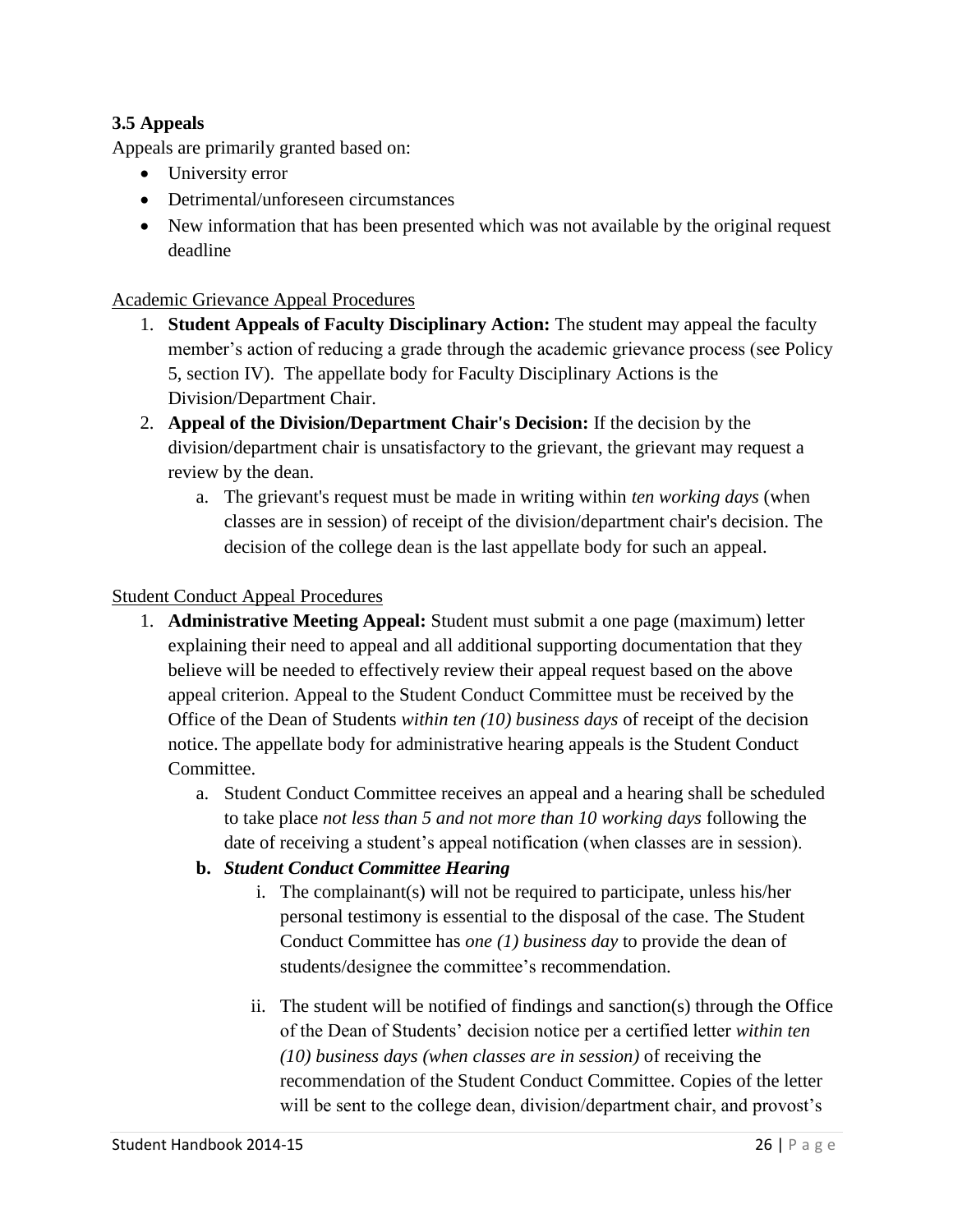office as well. The office of the Registrar and other needed parties will be included as needed.

- 2. **Student Conduct Committee Hearing Appeal:** Student must submit a one page (maximum) letter explaining their need to appeal and all additional supporting documentation that they believe will be needed to effectively review their appeal request based on the above appeal criterion. Appeal to the dean of students/designee must be received by the Office of the Dean of Students within *ten (10) business days* of receipt of the Student Conduct Committee's decision notice. The appellate body for the Student Conduct Committee is the dean of students (or designee).
	- a. The Office of the Dean of Students will investigate/review appeal information in order to make an informed decision. Appointments may be arranged to discuss your appeal.
	- b. Students will be notified of a decision *within two weeks of meeting and/or initial request* (email and mail).
- 3. **Dean of Students Appeal:** Appeal must be in writing and made within *seven (7) business days* of dean of students (or designee) decision notice to the provost or provost designee (unless the student has waived this right in writing).
	- a. Provost or provost designee receives appeal and must review within *ten (10) business days* of receiving. The provost/designee is the last appellate body for such an appeal. *Student is notified of binding outcome* with copies sent to the college dean, division/department chair, and Office of the Dean of Students.

## Withdrawal Committee Appeal Procedures

The Office of the Dean of Students serves as the appellate body for the University Withdrawal Policy (Policy 6).

- 1. Please submit a one page (maximum) letter explaining your need to appeal and all additional supporting documentation that you believe will be needed to effectively review your appeal request based on the above appeal criterion. Submit information to the Office of the Dean of Students [\(deanofstudents@govst.edu\)](mailto:deanofstudents@govst.edu) *within 10 days of your denial letter receipt* from the Registrar.
- 2. If you would like to meet to discuss your appeal, please contact the Office of the Dean of Students to make an appointment. If we do not receive any additional information *within a week of your initial appeal request* with our office, we will proceed with the information we have to review your appeal.
- 3. The Office of the Dean of Students will investigate/review appeal information to make a decision.
- 4. Decision notification from the Office of the Dean of Students: Students will be notified of decision *within two weeks* of meeting and/or initial request*.* If your appeal is approved, please give the associated departments *at least two weeks* to make changes to your account.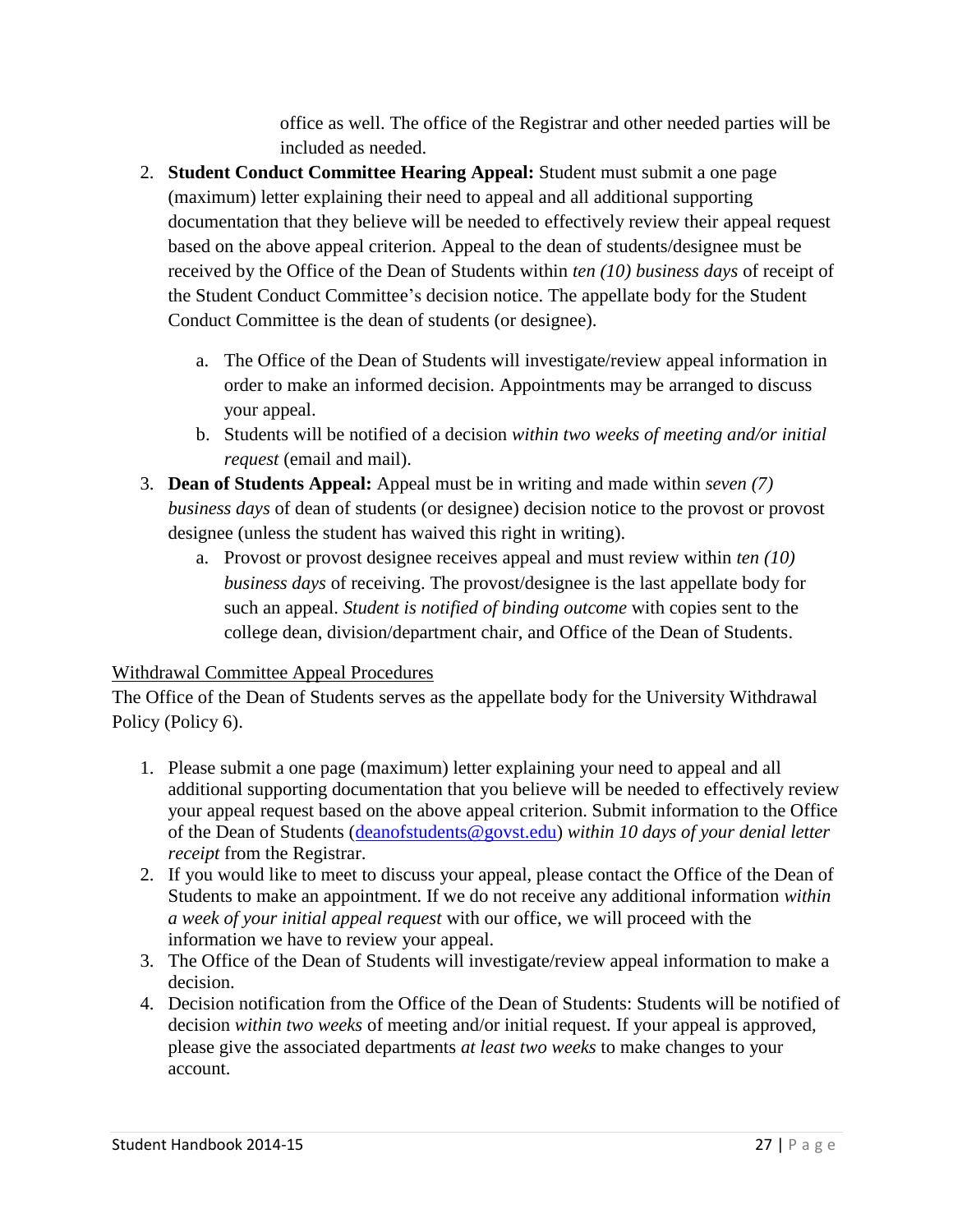#### **3.6 Disciplinary Records**

The university disciplinary process is designed to educate students and hold them accountable for their conduct and decision-making. For that reason, disciplinary records are a part of a student's educational record. The disciplinary information is considered an educational record and is not subject to review by the public and must follow the guidelines in accordance with GSU's Access to [Student Educational Records \(Policy 12\)](http://www.govst.edu/policies/).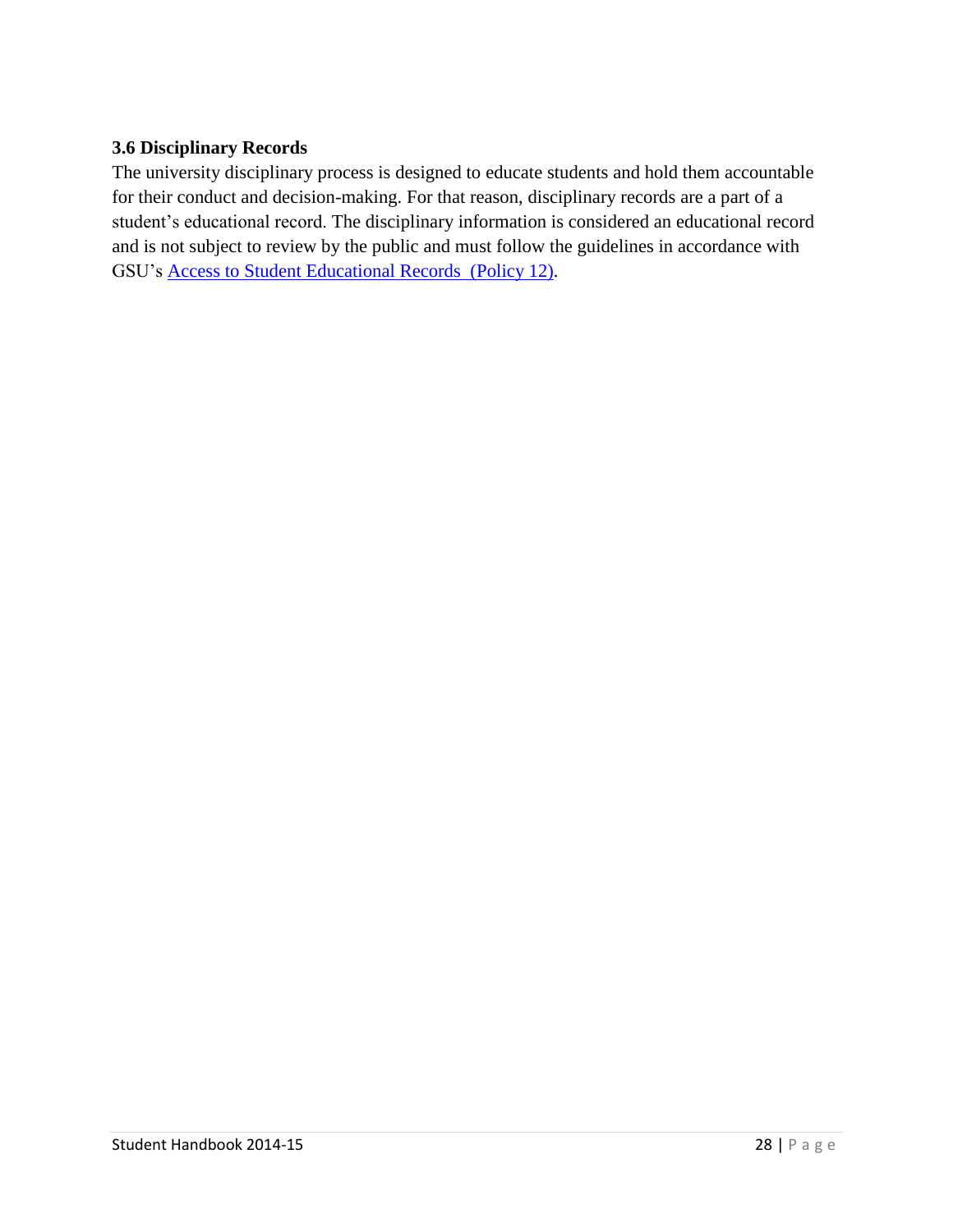#### **SECTION FOUR: GENERAL POLICIES AND PROCEDURES**

These policies and procedures are not the full and comprehensive policies and procedures of Governors State University. For additional policies and procedures, feel free to visit [www.govst.edu/policies](http://www.govst.edu/policies) or the Governors State University Catalog at [www.govst.edu/catalog](http://www.govst.edu/catalog)

## **4.1 Alcohol, Drug and Violence**

Consistent with its educational mission, Governors State University is committed to providing education about the effects of the use of drugs and alcohol and to furthering efforts to prohibit possession, use, or abuse of these substances. GSU students are expected to comply with local, state, and federal laws related to the use of drugs, alcohol, and crimes of violence.

GSU has detailed sanctions for those found in violation of this student code of conduct. The University has professional counseling staff in the Academic Resource Center to provide initial counseling assistance to students with problems and/or concerns related to the use and/or abuse of drugs and/or alcohol. Those students who seek University counseling assistance will also be referred to an appropriate community treatment program for more in-depth assessment and treatment if required. Some alcohol, drug, and/or crimes of violence must be deferred directly to public safety to enforce appropriate charges for their illegal actions.

Parents will receive written notification of the following behaviors associated with the Student Conduct (Policy 4) Code of Conduct:

- 1. Violation 1: The unlawful manufacture, distribution, dispensing, possession, or use of a controlled substance including prescription or over the counter medications, **and/or**
- 2. Violation 9: Except as otherwise provided in University policy, the sale, delivery, possession, distribution, and consumption of alcoholic beverages in or on any property owned, controlled or used by Governors State University, including residence living, **and/or**
- 3. The student (under 21) was arrested by University Police for DUI, Public intoxication, Minor in Possession or any other drug or alcohol-related incident resulting in citation or arrest, **and/or**
- 4. The student received medical assistance due to incapacitation, suspected incapacitation, and self-injury.

#### **4.2Volunteer Emergency Worker**

Consistent with the Volunteer Emergency Worker Higher Education Protection Act (110 ILCS 122), Governors State University will provide reasonable accommodations for any student who is absent from class due to the performance of her or his duties as a volunteer emergency worker. A volunteer emergency worker is defined in the Volunteer Emergency Worker Job Protection Act (50 ILCS 748) and in most cases would be a volunteer firefighter, emergency medical technician, ambulance driver or attendant, or other first responder.

If an absence is the result of a student's documented performance of emergency volunteer work, an instructor must accommodate the absence within reason. A student who believes that he or she has been unreasonably denied this accommodation may seek redress through the academic grievance procedure outlined in the Institutional Policy Manual.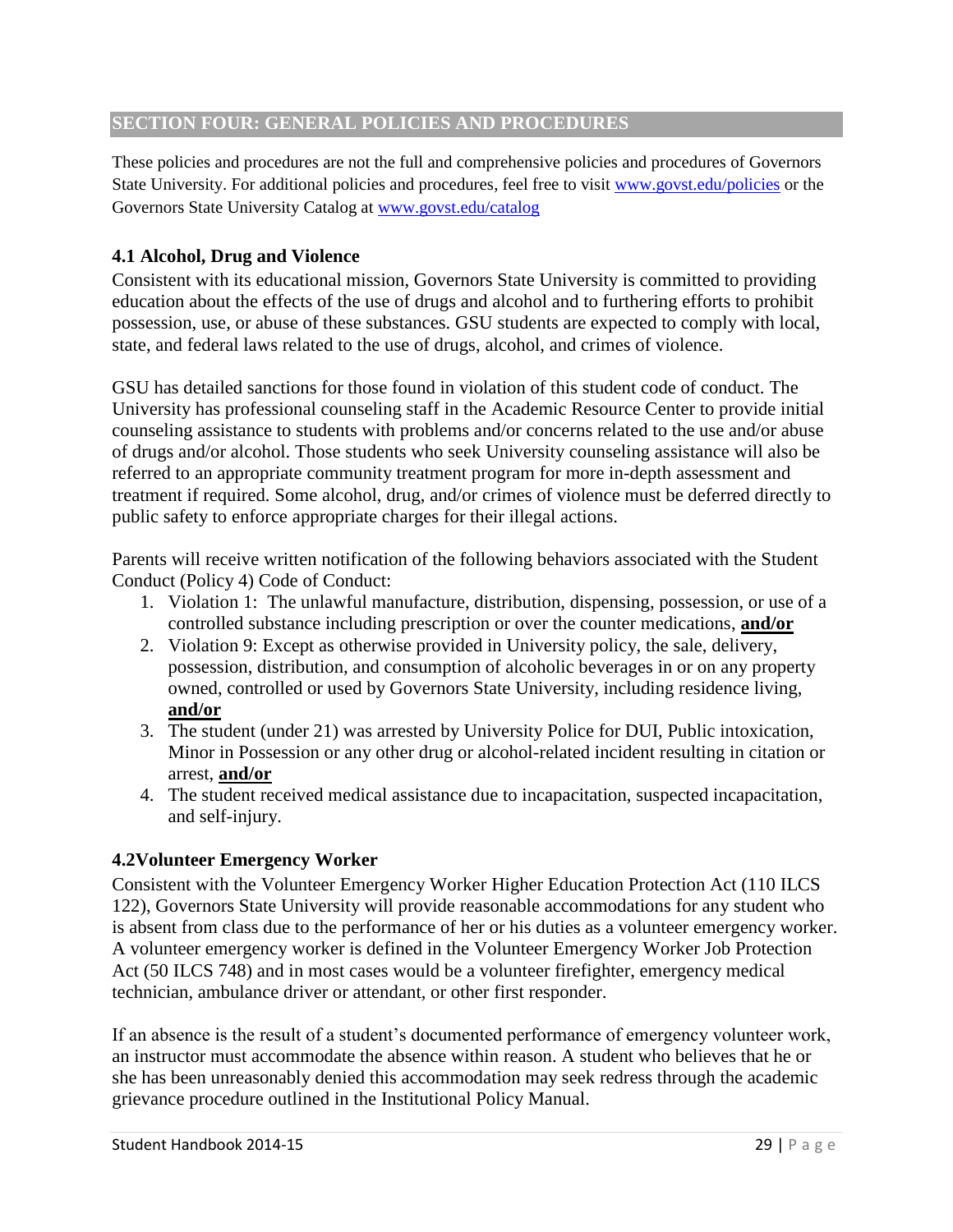#### **4.3 Civility Policy**

As set forth in its Mission Statement, "Governors State University is committed to offering an exceptional and accessible education that imbues students with the knowledge, skills, and confidence to succeed in a global society. GSU is dedicated to creating an intellectually stimulating public square, serving as an economic catalyst for the region, and being a model of diversity and responsible citizenship."

The faculty, staff, and students of Governors State University, as members of the University community, can expect to be treated with respect and consideration and are expected to treat others in a similar manner.

All members of the community must treat other members with civility and respect, while recognizing that disagreement and informed debate are valued in an academic community. Demeaning, intimidating, threatening, or violent behavior, either in verbal or written form, that affects the ability to learn, teach, or work in the University community are unacceptable and violate Governors State University's standard for civility and respect.

Individuals covered by this policy include all members of the Governors State University community (faculty, staff, and students of Governors State University). Contractors and vendors of Governors State University, as well as visitors to the campus are also expected to comply with the requirements of this policy.

#### Violation of the Policy

A University community member who has violated the policy is subject to disciplinary action, which may include separation of the offending party from the University, consistent with established disciplinary procedures.

Non-compliant behavior by contractors, vendors, or visitors may lead to removal from the campus, at the discretion of Governors State University.

#### Responsibility to Act

A member of the community who is involved in or witnesses behavior on campus that imposes imminent danger to people or property should immediately contact the Department of Public Safety.

| Direct line to DPS                       |
|------------------------------------------|
| Red button provides a direct line to DPS |
| Dial 911                                 |
| Dial 4900                                |
| Dial (708) 534-4900                      |
| Dial (708) 235-7595                      |
|                                          |

A supervisor, division/department chair, dean, the Department of Human Resources, or the Office of the Provost should be contacted in situations that do not involve imminent danger, for advice on the proper course of action, or to make a complaint.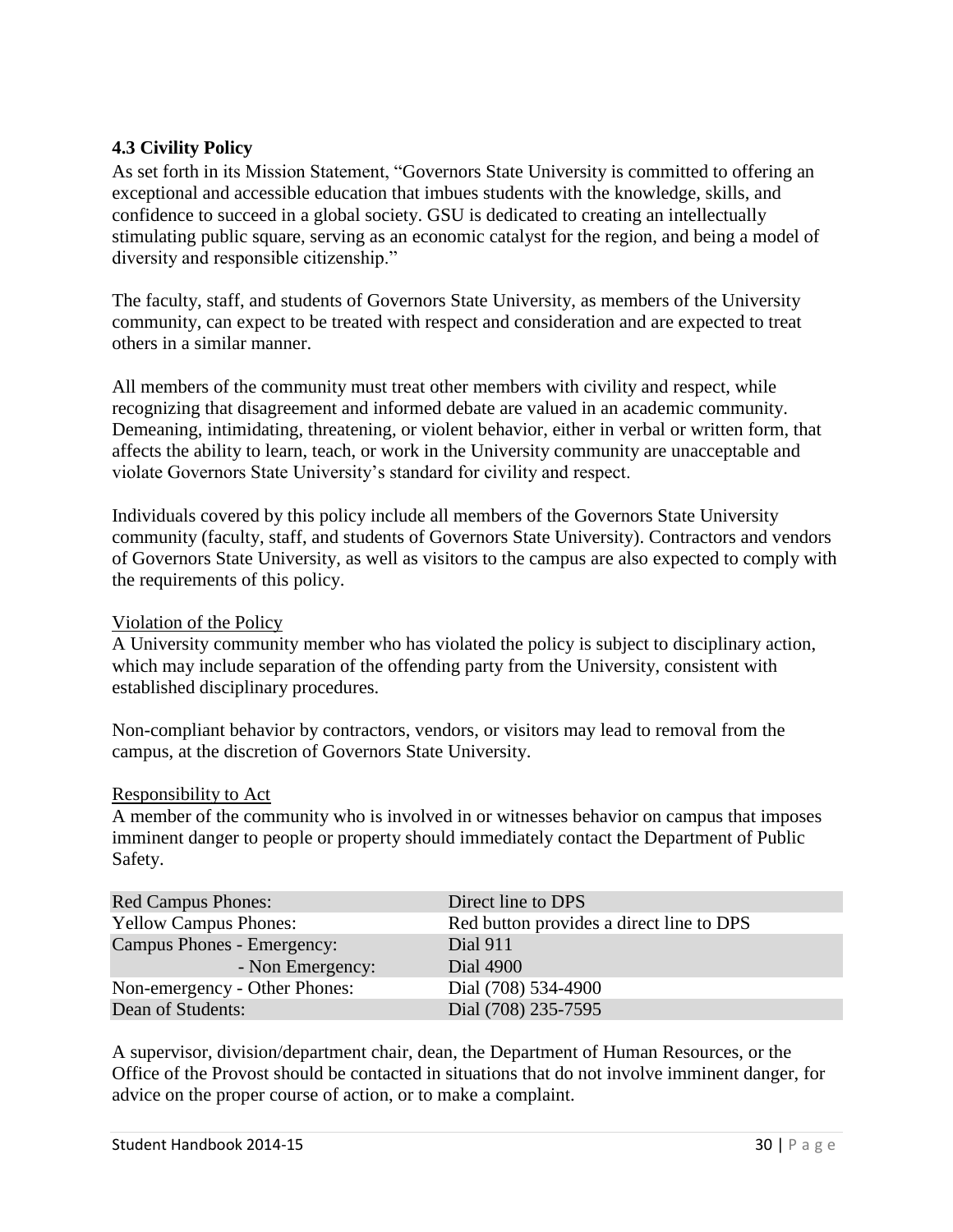#### **4.4 Student Grievance Policy and Procedures**

The Student Grievance Policy and Procedure (Policy 5) is applicable to student grievances regarding academic issues, such as faculty and/or administrator's professional judgment related to the issuance of final grades, academic advising, and other academic related matters. The policy is applicable to student complaints regarding discrimination, harassment, or other unfair treatment related to non-academic issues. For more information and key deadlines for filing a grievance, please visit [www.govst.edu/policies](http://www.govst.edu/policies)

## **4.5 Demonstration and University Posting Procedures**

Governors State University's demonstration procedures include but are not limited to participating in an on-campus or off-campus demonstration, riot, and/or activity/event that disturbs the normal operations of the University and/or infringes on the rights of other members of the University community. Furthermore, heading or provoking others to interrupt scheduled or regular activities within any campus building is strictly prohibited.

#### Student Affairs Posting Procedures

Prior approval by the Office of [Student Life](http://www.govst.edu/Campus_Life/Student_Life/) is required to post materials on Student Life bulletin [boards.](http://www.govst.edu/uploadedFiles/Campus_LIfe/Financial_Aid/FA_Inside_Pages/2013-2014%20Student%20Org%20Resource%20Manual.pdf) Types of material which may be posted include, but are not limited to: event notices of activities offered by the Student Life Unit, events and activities sponsored by recognized student groups and organizations, events and activities offered by Governors State University or their associates (e.g.: FSI, Follett Bookstore), non-profit events and activities of interest to Governors State University students, and direct service items considered on a case-by-case basis.

Approved items must have a Student Life unit date stamp and authorized initials/signature, which may be obtained in the Office of Student Life (A2100). Materials are displayed within 48 hours of submission.

Due to limited board space, full exposure for very large, double-sided, or bi-fold pieces cannot be guaranteed on Student Life bulletin boards. Student Life may remove unauthorized or outdated material on a daily basis. The maximum posting time for any material posted is 30 days.

#### **4.3 Campus Safety**

#### Students Right to Know

*Jeanne Clery Disclosure of Campus Security Policy and Campus Crime Statistics Act*: Establishing and maintaining a safe and secure environment for our staff, students, and visitors is of primary importance to Governors State University. As part of this commitment and in compliance with the Jeanne Clery Disclosure of Campus Security Policy and Crime Statistics Act of 1990, the Campus Security Report is available for review on the web at [www.govst.edu/cleryact](http://www.govst.edu/cleryact) and in printed form at [Department of Public Safety \(DPS\),](http://www.govst.edu/Campus_Life/Campus_Safety/Police_Services/) located on the University's main campus, Room C1375.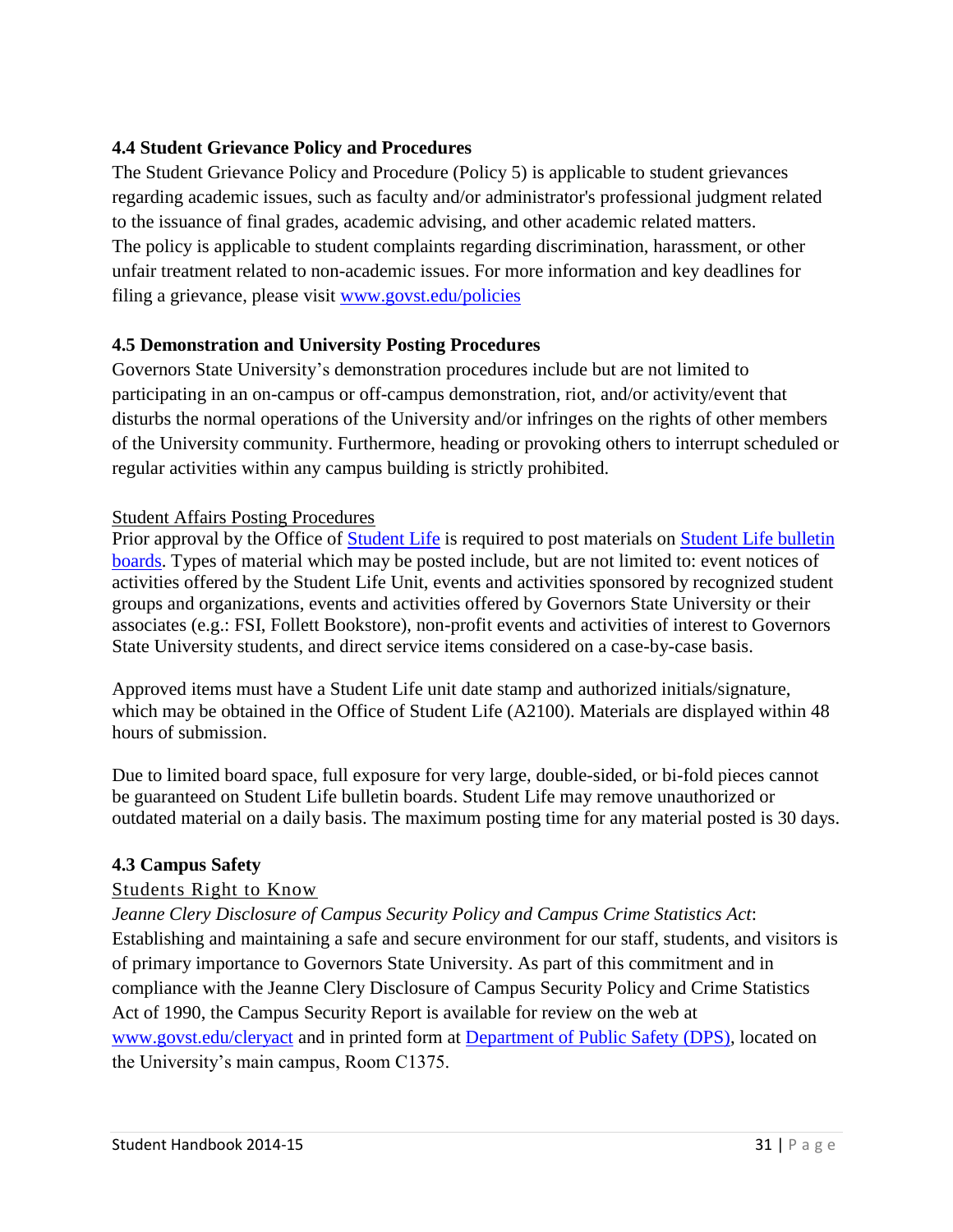## Missing Student Notification Procedures

Governors State University strives to offer the safest learning environment for all members of the campus community. The *Higher Education Opportunity Act of 2008* requires all institutions of higher education to establish a missing student notification policy for students that reside in oncampus housing. The Act requires such institutions to ensure that on-campus residential students have a process for which they can register confidential contact person information as well as procedures for implementation of this policy. For more detailed information, please visit the University [Housing Handbook](http://www.govst.edu/uploadedFiles/Campus_LIfe/Student_Activities(1)/Student_Activities_Inside_Pages/2014-15%20University%20Housing%20Handbook%20FINAL.pdf) at [www.govst.edu/housing.](http://www.govst.edu/housing)

## **4.4 Other GSU Student Resource Guides**

## *Student Clubs/Organizations Manual*

All recognized student clubs/organizations are entitled to certain procedural rights and guarantees in the student code of conduct process. For more detailed information about club/organizations expectations and procedures please visit the Student Clubs/Organizations/ Teams website at:

http://www.govst.edu/Campus\_Life/Student\_Life/Student\_Clubs,\_Organizations\_and\_Teams/

## The Student Clubs/Organization Handbook can be found at:

[http://www.govst.edu/uploadedFiles/Campus\\_LIfe/Financial\\_Aid/FA\\_Inside\\_Pages/2013-](http://www.govst.edu/uploadedFiles/Campus_LIfe/Financial_Aid/FA_Inside_Pages/2013-2014%20Student%20Org%20Resource%20Manual.pdf) [2014%20Student%20Org%20Resource%20Manual.pdf](http://www.govst.edu/uploadedFiles/Campus_LIfe/Financial_Aid/FA_Inside_Pages/2013-2014%20Student%20Org%20Resource%20Manual.pdf)

#### *Student Housing Handbook*

To learn more about living on campus, please visit the housing website at: [www.govst.edu/housing](http://www.govst.edu/housing)

The Student Housing Handbook can be found at: <http://www.govst.edu/housinghandbook>